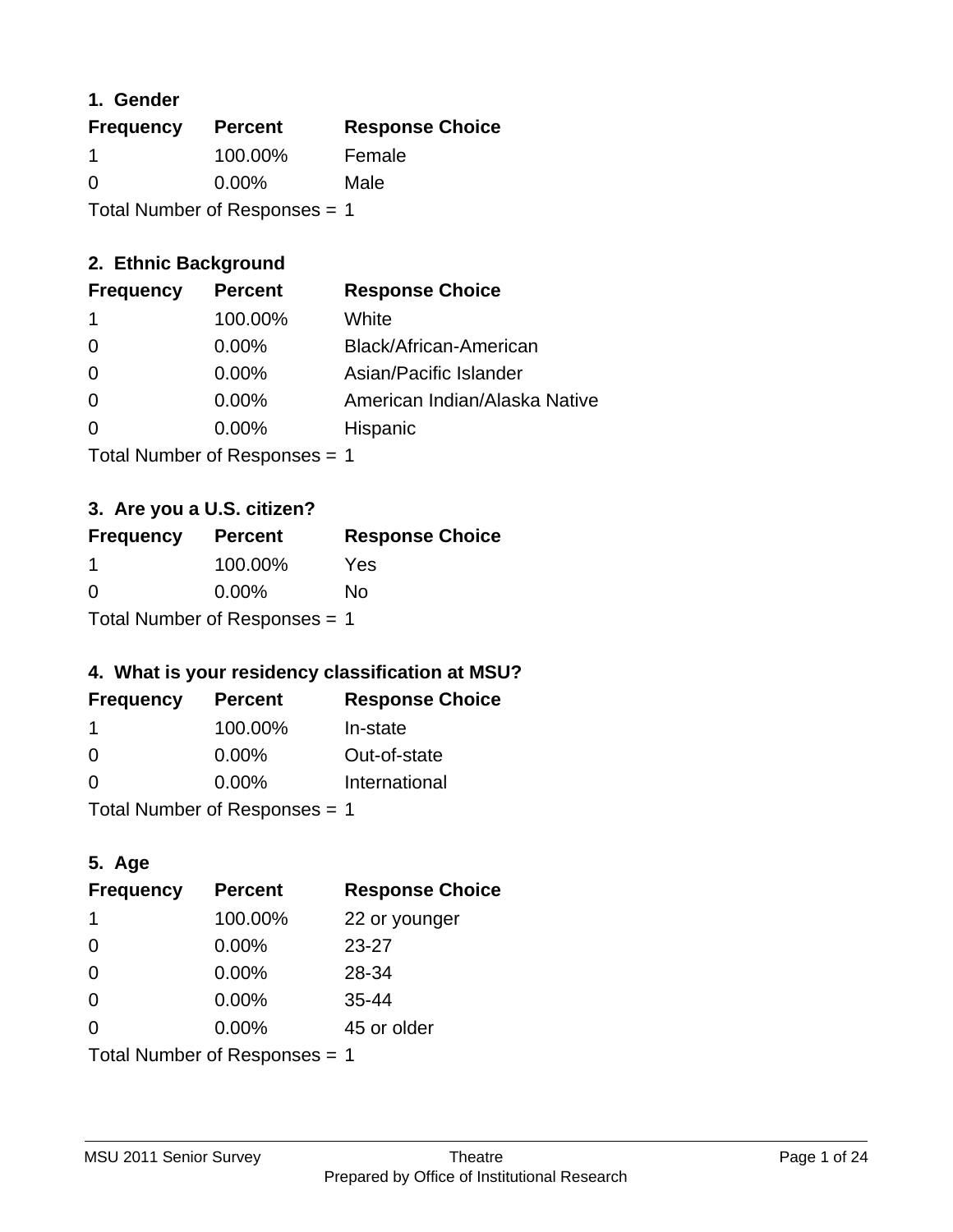**6. Has either of your parents received a bachelor's degree?**

| <b>Frequency</b>                | <b>Percent</b> | <b>Response Choice</b> |
|---------------------------------|----------------|------------------------|
|                                 | 100.00%        | Yes                    |
| $\Omega$                        | $0.00\%$       | No                     |
| Total Number of Responses $= 1$ |                |                        |

# **7. Has either of your parents received a degree from Murray State?**

| <b>Frequency</b> | <b>Percent</b> | <b>Response Choice</b> |
|------------------|----------------|------------------------|
|                  | 100.00%        | Yes                    |
|                  |                |                        |

0 0.00% No

Total Number of Responses = 1

# **8. What was your original entry status to MSU?**

| <b>Frequency</b> | <b>Percent</b>              | <b>Response Choice</b>                           |
|------------------|-----------------------------|--------------------------------------------------|
| $\mathbf 1$      | 100.00%                     | Freshman                                         |
| $\Omega$         | $0.00\%$                    | Transfer from community college/technical school |
| $\Omega$         | $0.00\%$                    | Transfer from 4-yr institution                   |
|                  | Tetal Niusalan of Despenses |                                                  |

Total Number of Responses = 1

# **9. If transfer student, how many credits were transferred?**

| <b>Frequency</b> | <b>Percent</b>                                                                                                 | <b>Response Choice</b> |
|------------------|----------------------------------------------------------------------------------------------------------------|------------------------|
| -0               | #DIV/0!                                                                                                        | 12 or fewer            |
| 0                | #DIV/0!                                                                                                        | $13 - 30$              |
| 0                | #DIV/0!                                                                                                        | $31 - 60$              |
| $\Omega$         | #DIV/0!                                                                                                        | Over <sub>60</sub>     |
|                  | THE INDIAN CONTRACT COMMUNICATION CONTRACT OF THE U.S. COMMUNICATION CONTRACT OF THE U.S. COMMUNICATE OF THE U |                        |

Total Number of Responses = 0

# **10. If transfer student, approximately what percent of your University Studies (general education) classes did you take at Murray State?**

| <b>Frequency</b> | <b>Percent</b>                  | <b>Response Choice</b> |
|------------------|---------------------------------|------------------------|
| $\Omega$         | #DIV/0!                         | Under 25%              |
| $\Omega$         | #DIV/0!                         | 25-49%                 |
| $\Omega$         | #DIV/0!                         | 50-74%                 |
| $\Omega$         | #DIV/0!                         | 75-100%                |
|                  | Total Number of Responses = $0$ |                        |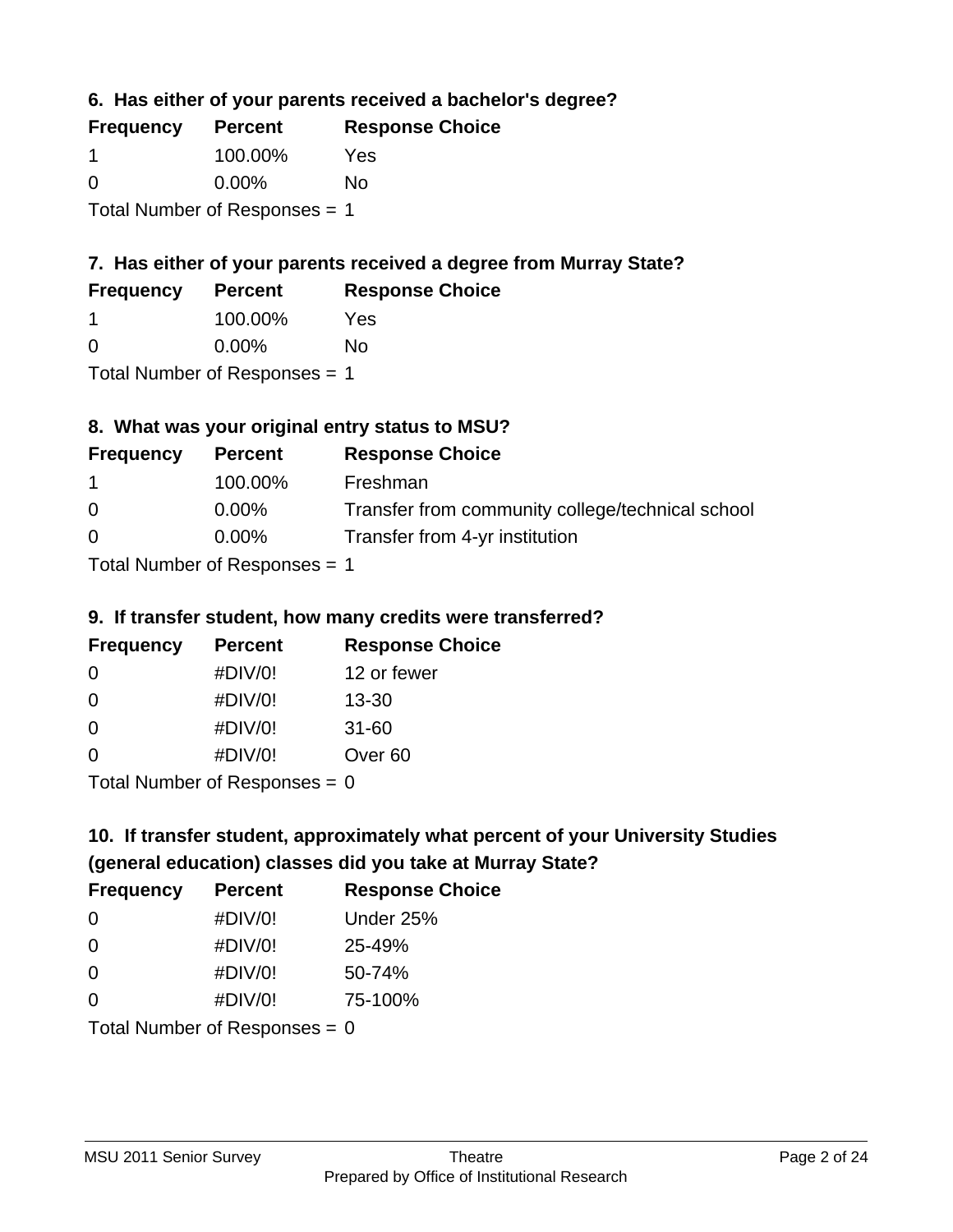## **11. What has been your attendance status at MSU?**

| <b>Frequency</b>              | <b>Percent</b> | <b>Response Choice</b>     |
|-------------------------------|----------------|----------------------------|
|                               | 100.00%        | <b>Primarily full-time</b> |
| $\Omega$                      | $0.00\%$       | <b>Primarily part-time</b> |
| Total Number of Responses = 1 |                |                            |

# **12. In which Residential College are you a member?**

| <b>Frequency</b> | <b>Percent</b> | <b>Response Choice</b>            |
|------------------|----------------|-----------------------------------|
| 0                | 0.00%          | Do not know                       |
| 0                | 0.00%          | <b>Clark College</b>              |
| 0                | 0.00%          | <b>Elizabeth College</b>          |
| 0                | $0.00\%$       | <b>Franklin-Springer Colleges</b> |
| 0                | 0.00%          | <b>Hart College</b>               |
| 0                | 0.00%          | <b>Hester College</b>             |
| 0                | 0.00%          | <b>Regents College</b>            |
| 0                | 0.00%          | <b>Richmond College</b>           |
|                  | 100.00%        | <b>White College</b>              |
|                  |                |                                   |

Total Number of Responses = 1

# **13. Have you ever received any type of Financial Aid while at MSU? (Scholarships, grants, work-study, etc.)**

| <b>Frequency</b>              | <b>Percent</b> | <b>Response Choice</b> |
|-------------------------------|----------------|------------------------|
| -1                            | 100.00%        | Yes                    |
| $\Omega$                      | $0.00\%$       | Nο                     |
| Total Number of Responses = 1 |                |                        |

**14. What degree are you seeking at this time?**

| $1.7.$ Think avgree are you occurring at this third . |                |                        |  |
|-------------------------------------------------------|----------------|------------------------|--|
| <b>Frequency</b>                                      | <b>Percent</b> | <b>Response Choice</b> |  |
| 0                                                     | $0.00\%$       | Associate              |  |
| 1                                                     | 100.00%        | <b>Baccalaureate</b>   |  |
| Total Number of Responses = 1                         |                |                        |  |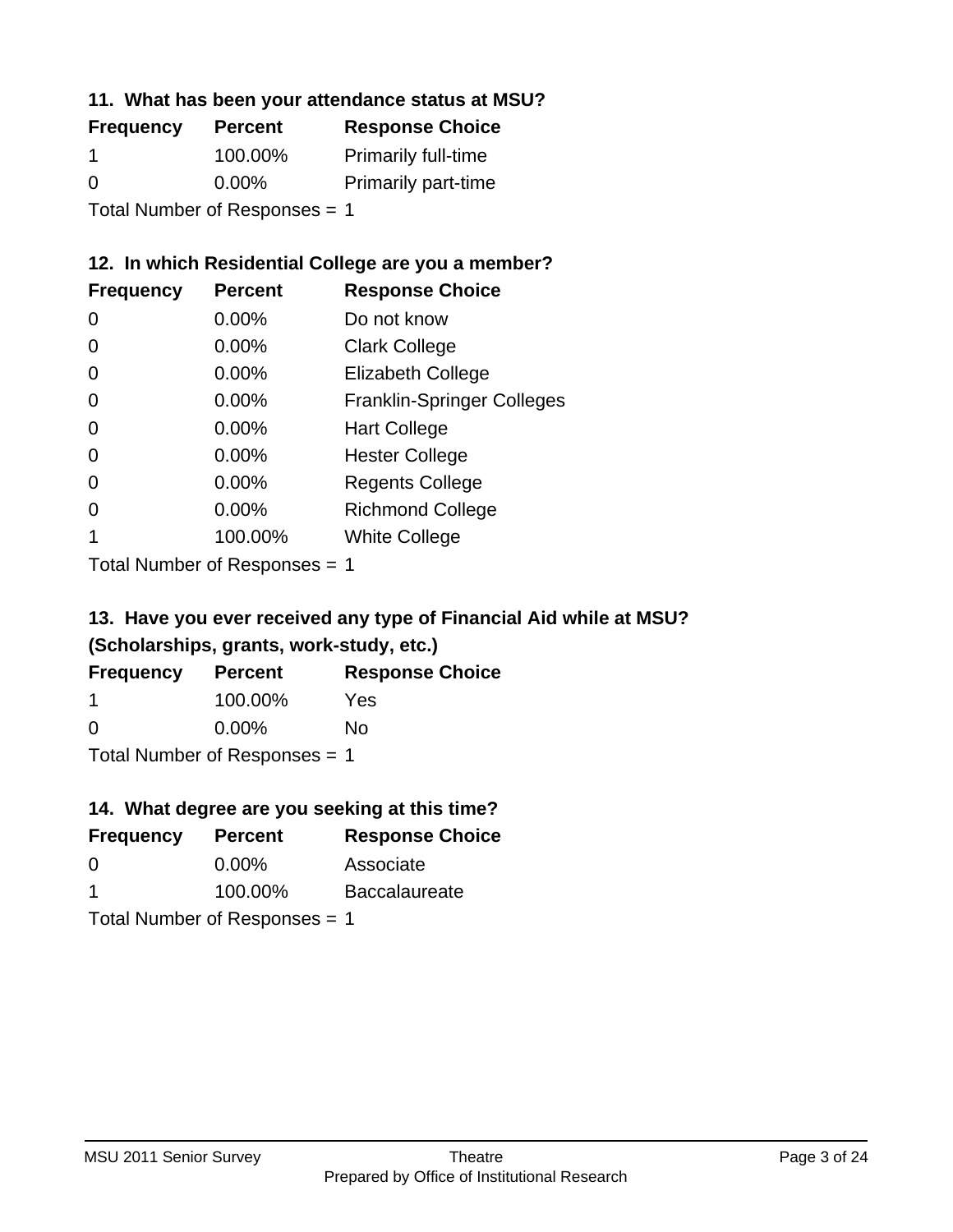**15. How many years will it take you to complete your degree from the point of your initial enrollment in college (including any time at a previous institution)?**

| <b>Frequency</b> | <b>Percent</b> | <b>Response Choice</b> |
|------------------|----------------|------------------------|
| 0                | 0.00%          | Two                    |
| 0                | 0.00%          | <b>Three</b>           |
| $\overline{0}$   | 0.00%          | Four                   |
| $\mathbf{1}$     | 100.00%        | Five                   |
| 0                | 0.00%          | <b>Six</b>             |
| $\overline{0}$   | 0.00%          | More than six          |
|                  |                |                        |

Total Number of Responses = 1

### **16. In what range does your grade point average fall?**

| <b>Frequency</b> | <b>Percent</b> | <b>Response Choice</b> |
|------------------|----------------|------------------------|
| 0                | 0.00%          | $2.00 - 2.50$          |
| 0                | $0.00\%$       | $2.51 - 3.00$          |
| 1                | 100.00%        | $3.01 - 3.50$          |
| 0                | 0.00%          | $3.51 - 4.00$          |
|                  |                |                        |

Total Number of Responses = 1

# **They are used to sort the data, and do not appear in this table Questions 17 and 18 relate to department and program information.**

### **19. For what purpose did you enroll at MSU?**

| <b>Frequency</b>            | <b>Percent</b> | <b>Response Choice</b>                    |
|-----------------------------|----------------|-------------------------------------------|
| 0                           | $0.00\%$       | To receive an associate degree            |
| $\overline{1}$              | 100.00%        | To receive a baccalaureate degree         |
| $\overline{0}$              | $0.00\%$       | To take a few job related courses         |
| $\Omega$                    | $0.00\%$       | To transfer to another college/university |
| Total Number of Deepensee 1 |                |                                           |

Total Number of Responses = 1

# **20. What is the highest degree you eventually hope to receive?**

| <b>Frequency</b> | <b>Percent</b>                | <b>Response Choice</b> |
|------------------|-------------------------------|------------------------|
| 0                | $0.00\%$                      | Associate              |
| 0                | 0.00%                         | <b>Baccalaureate</b>   |
| $\mathbf 1$      | 100.00%                       | Graduate               |
| 0                | $0.00\%$                      | Professional           |
|                  | Total Number of Responses = 1 |                        |

MSU 2011 Senior Survey **Theatre**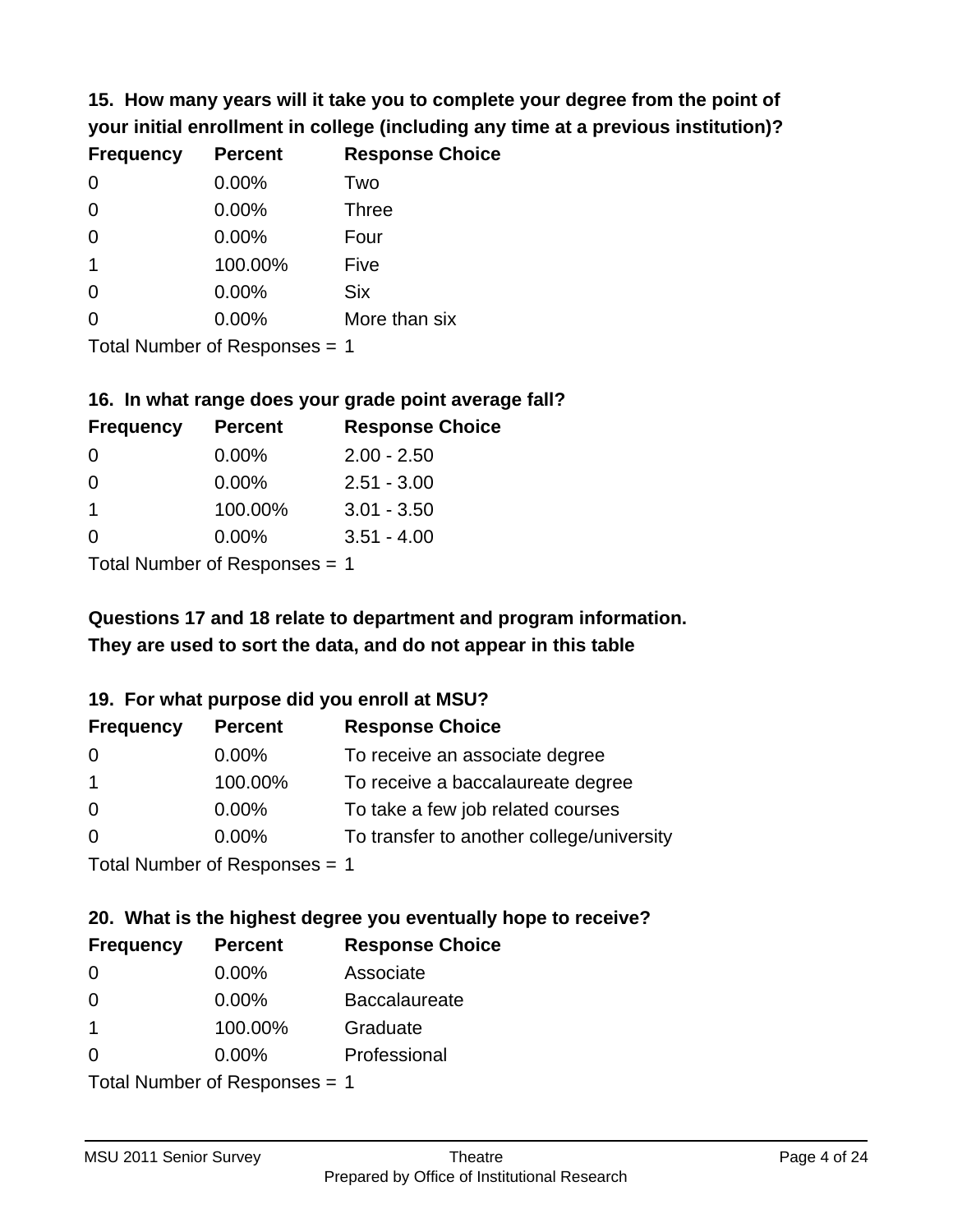## **21. Which best describes your situation?**

| <b>Frequency</b> | <b>Percent</b> | <b>Response Choice</b>               |
|------------------|----------------|--------------------------------------|
| 0                | $0.00\%$       | Did not change major/area            |
| $\Omega$         | $0.00\%$       | Did not initially declare major/area |
|                  | 100.00%        | Changed major/area                   |
|                  |                |                                      |

Total Number of Responses = 1

## **22. While school was in session during the past year, how many hours per week, on average, did you work for pay?**

| <b>Frequency</b> | <b>Percent</b> | <b>Response Choice</b> |
|------------------|----------------|------------------------|
| $\Omega$         | 0.00%          | Did not work           |
| $\mathbf 1$      | 100.00%        | Worked 1-10 hrs        |
| $\Omega$         | 0.00%          | Worked 11-20 hrs       |
| $\Omega$         | 0.00%          | Worked 21-30 hrs       |
| $\Omega$         | 0.00%          | Worked 31-40 hrs       |
| $\Omega$         | 0.00%          | Worked over 40 hrs     |
|                  |                |                        |

Total Number of Responses = 1

### **23. For the most part, were classes offered at times convenient to you?**

| <b>Frequency</b>                | <b>Percent</b> | <b>Response Choice</b> |
|---------------------------------|----------------|------------------------|
|                                 | 100.00%        | Yes                    |
| $\Omega$                        | $0.00\%$       | No                     |
| Total Number of Responses $= 1$ |                |                        |

### **24. If no, what time would you have preferred?**

| <b>Frequency</b> | <b>Percent</b>                  | <b>Response Choice</b> |
|------------------|---------------------------------|------------------------|
| $\Omega$         | #DIV/0!                         | Late afternoon         |
| $\Omega$         | #DIV/0!                         | Evening                |
| $\Omega$         | #DIV/0!                         | Weekend                |
| $\Omega$         | #DIV/0!                         | During the day         |
|                  | Total Number of Responses = $0$ |                        |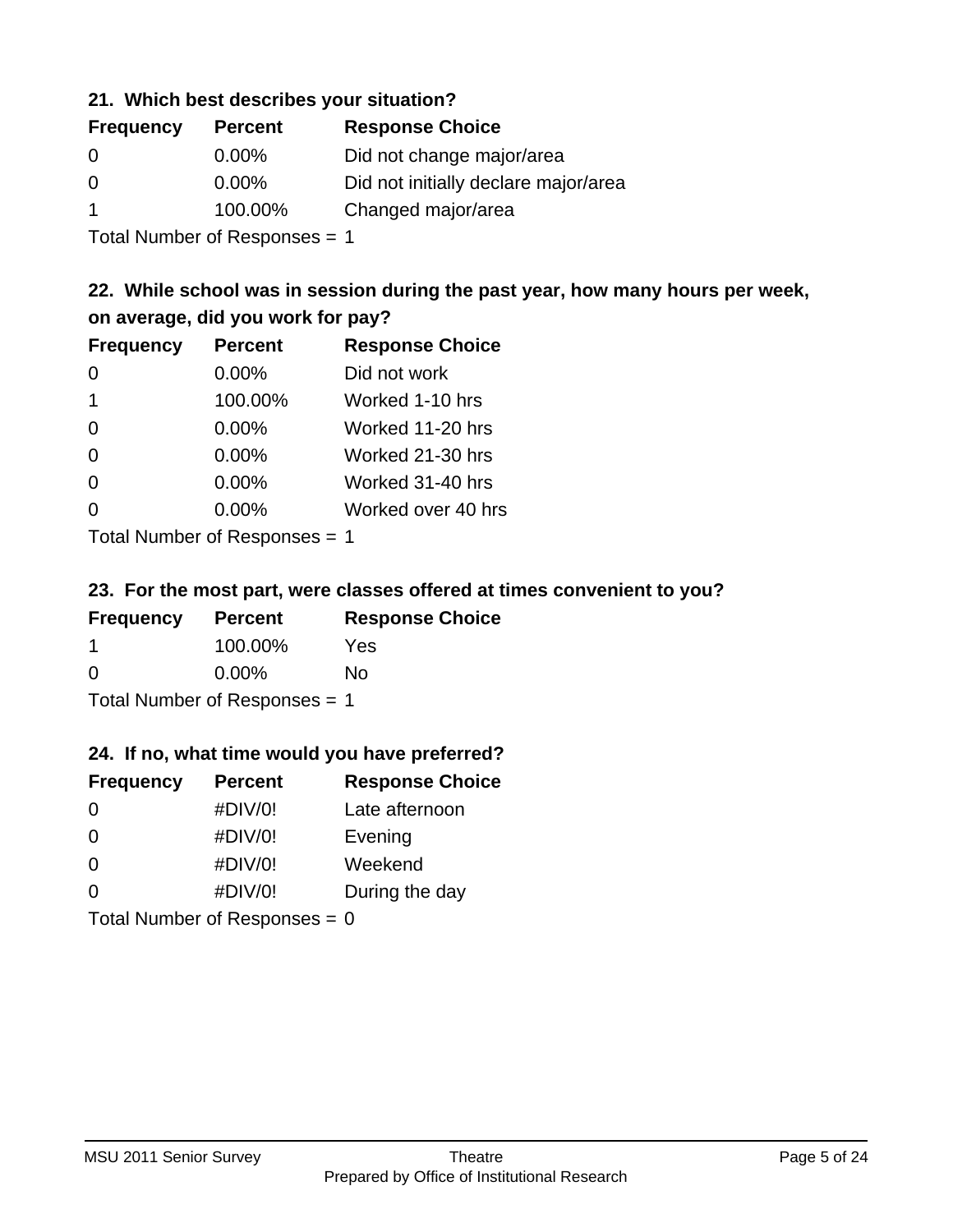## **25. Which best describes the location where you completed the majority of your coursework?**

| <b>Frequency</b>                  | <b>Percent</b>    | <b>Response Choice</b> |
|-----------------------------------|-------------------|------------------------|
| 1                                 | 100.00%           | <b>Murray</b>          |
| 0                                 | 0.00%             | Paducah                |
| $\overline{0}$                    | 0.00%             | Ft. Campbell           |
| $\overline{0}$                    | 0.00%             | Madisonville           |
| $\overline{0}$                    | 0.00%             | Hopkinsville           |
| $\overline{0}$                    | 0.00%             | Henderson              |
| 0                                 | 0.00%             | On the Internet        |
| 0                                 | 0.00%             | Other                  |
| تستحدث والممتدح المناسبة المستحدث | $\epsilon$ $\sim$ | $\overline{ }$         |

Total Number of Responses = 1

## **26. Did you take any online courses while at Murray State?**

| <b>Frequency</b> | <b>Percent</b>                  | <b>Response Choice</b> |
|------------------|---------------------------------|------------------------|
| - 0              | $0.00\%$                        | Yes                    |
|                  | 100.00%                         | No                     |
|                  | Total Number of Responses $= 1$ |                        |

# **27. Did it take you an extra semester or more to complete degree requirements at Murray State?**

| <b>Frequency</b>           | <b>Percent</b> | <b>Response Choice</b> |
|----------------------------|----------------|------------------------|
|                            | 100.00%        | Yes                    |
| $\Omega$                   | $0.00\%$       | Nο                     |
| Tatal Manakan af Dannanana |                |                        |

Total Number of Responses = 1

### **28. If yes, why did it take you an extra semester or more?**

| <b>Frequency</b>                | <b>Percent</b> | <b>Response Choice</b>                                       |
|---------------------------------|----------------|--------------------------------------------------------------|
| $\mathbf 0$                     | 0.00%          | Work obligation limited my enrollment.                       |
| $\mathbf 0$                     | 0.00%          | Family obligations limited my enrollment.                    |
| $\mathbf 0$                     | 0.00%          | Tuition and other costs of attendance limited my enrollment. |
| $\mathbf{1}$                    | 100.00%        | A decision to change majors added to my requirements.        |
| $\overline{0}$                  | $0.00\%$       | A required course or courses were not offered.               |
| $\mathbf 0$                     | $0.00\%$       | Credits were lost transferring to Murray State.              |
| $\overline{0}$                  | $0.00\%$       | Other                                                        |
| Total Number of Responses $= 1$ |                |                                                              |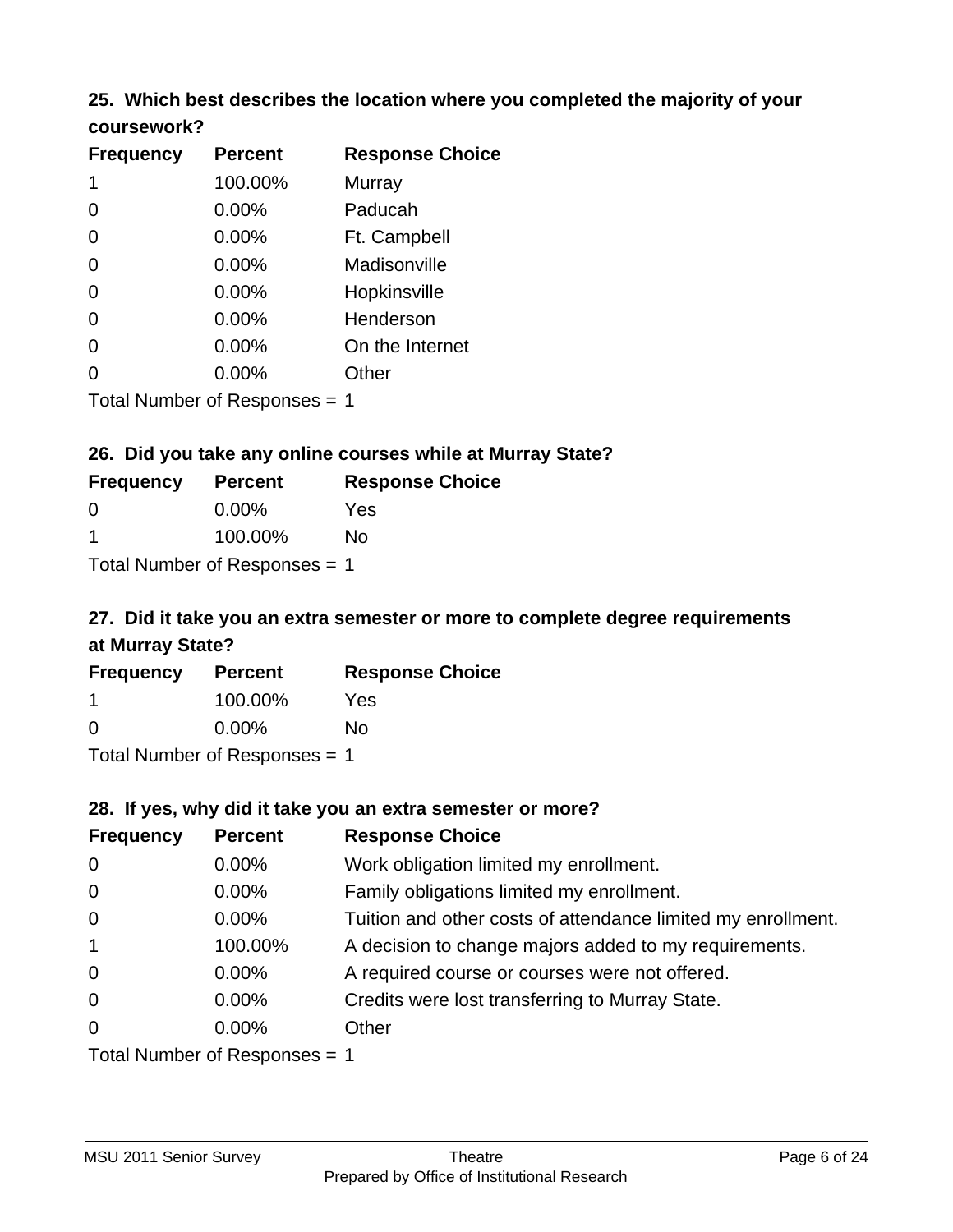# **29. Did you have trouble getting any course(s) you needed while at Murray State?**

| <b>Frequency</b>                | <b>Percent</b> | <b>Response Choice</b> |
|---------------------------------|----------------|------------------------|
| - ()                            | $0.00\%$       | Yes                    |
|                                 | 100.00%        | Nο                     |
| Total Number of Responses $= 1$ |                |                        |

## **30. If yes, why did you have trouble getting the course?**

| <b>Frequency</b> | <b>Percent</b> | <b>Response Choice</b>                                |
|------------------|----------------|-------------------------------------------------------|
| $\overline{0}$   | #DIV/0!        | Not offered the semester I needed it.                 |
| $\overline{0}$   | #DIV/0!        | Not offered at hours convenient to my work schedule.  |
| $\overline{0}$   | #DIV/0!        | Not offered at hours suitable for my school schedule. |
| $\overline{0}$   | #DIV/0!        | All course sections were closed.                      |
| $\overline{0}$   | #DIV/0!        | I was unaware of the prerequisites for the course.    |
|                  |                |                                                       |

Total Number of Responses  $= 0$ 

# **31. Which statement best describes your experience with off-campus coop/internship?**

| <b>Frequency</b> | <b>Percent</b>                                                         | <b>Response Choice</b>             |
|------------------|------------------------------------------------------------------------|------------------------------------|
| 1                | 100.00%                                                                | Cannot judge, I did not have one.  |
| $\Omega$         | $0.00\%$                                                               | My experience was very valuable.   |
| $\Omega$         | $0.00\%$                                                               | My experience was valuable.        |
| $\Omega$         | 0.00%                                                                  | My experience was of little value. |
| $\Omega$         | $0.00\%$                                                               | My experience was of no value.     |
|                  | $\tau$ . $\tau$ . In the set of $\tau$ , and $\tau$ is a set of $\tau$ |                                    |

Total Number of Responses = 1

# **32. Which statement best describes your experience with on-campus faculty-directed research, scholarly, or creative project?**

| <b>Frequency</b> | <b>Percent</b>                 | <b>Response Choice</b>             |
|------------------|--------------------------------|------------------------------------|
| -1               | 100.00%                        | Cannot judge; I did not have one.  |
| $\overline{0}$   | 0.00%                          | My experience was very valuable.   |
| $\overline{0}$   | $0.00\%$                       | My experience was valuable.        |
| $\Omega$         | 0.00%                          | My experience was of little value. |
| $\Omega$         | 0.00%                          | My experience was of no value.     |
|                  | Tetal Niussis on of Desperance |                                    |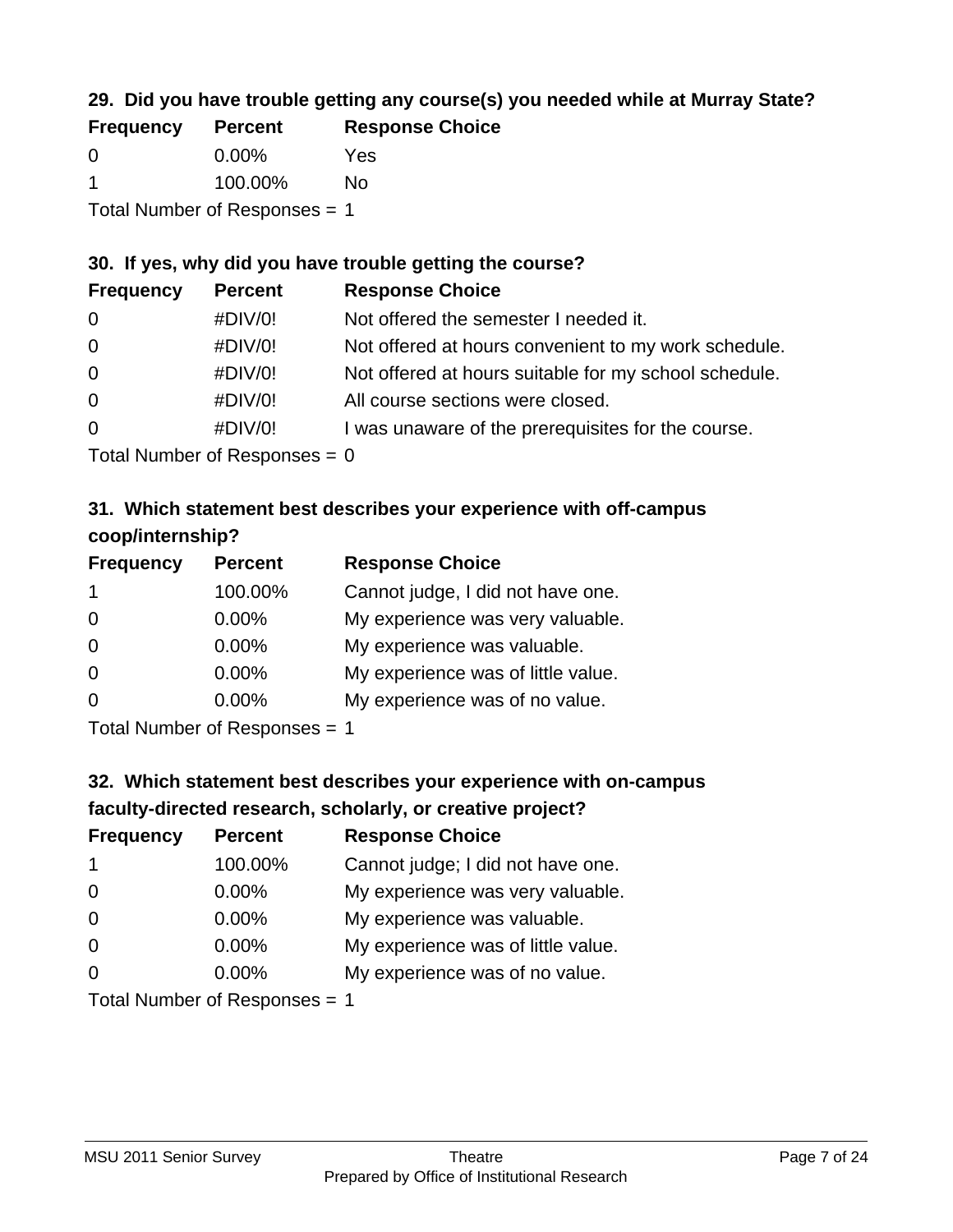#### **33. Which statement best describes your experience with academic advising in your major/area?**

| $\mathbf{u}$ yvu $\mathbf{u}$ yvu $\mathbf{u}$ |                |                                                       |
|------------------------------------------------|----------------|-------------------------------------------------------|
| <b>Frequency</b>                               | <b>Percent</b> | <b>Response Choice</b>                                |
| 0                                              | $0.00\%$       | Cannot judge; I did not make use of the opportunity.  |
| $\overline{0}$                                 | $0.00\%$       | I was satisfied with information my adviser provided. |
| $\overline{1}$                                 | 100.00%        | Advice was inaccurate, incomplete, or misleading.     |
| $\overline{0}$                                 | $0.00\%$       | My adviser was not available.                         |
|                                                |                |                                                       |

Total Number of Responses = 1

# **For questions 34-48, indicate the extent to which you were satisfied.**

| 34. Class size relative to type of course |
|-------------------------------------------|
|-------------------------------------------|

| <b>Frequency</b>              | <b>Percent</b> | <b>Response Choice</b> |  |
|-------------------------------|----------------|------------------------|--|
| -1                            | 100.00%        | Very satisfied         |  |
| $\Omega$                      | $0.00\%$       | <b>Satisfied</b>       |  |
| $\Omega$                      | $0.00\%$       | <b>Dissatisfied</b>    |  |
| $\Omega$                      | $0.00\%$       | Very dissatisfied      |  |
| Total Number of Poenances - 1 |                |                        |  |

Total Number of Responses = 1

## **35. Out-of-class availability of faculty**

| <b>Frequency</b>               | <b>Percent</b> | <b>Response Choice</b> |  |
|--------------------------------|----------------|------------------------|--|
| $\Omega$                       | $0.00\%$       | Very satisfied         |  |
| -1                             | 100.00%        | Satisfied              |  |
| $\Omega$                       | 0.00%          | <b>Dissatisfied</b>    |  |
| $\Omega$                       | 0.00%          | Very dissatisfied      |  |
| $Total Number of DoEROROR = 1$ |                |                        |  |

Total Number of Responses = 1

# **36. Effectiveness of your high school preparation for college work**

| <b>Frequency</b> | <b>Percent</b>                | <b>Response Choice</b> |
|------------------|-------------------------------|------------------------|
| $\Omega$         | $0.00\%$                      | Very satisfied         |
| $\Omega$         | 0.00%                         | Satisfied              |
| $\mathbf 1$      | 100.00%                       | <b>Dissatisfied</b>    |
| $\Omega$         | 0.00%                         | Very dissatisfied      |
|                  | Total Number of Responses = 1 |                        |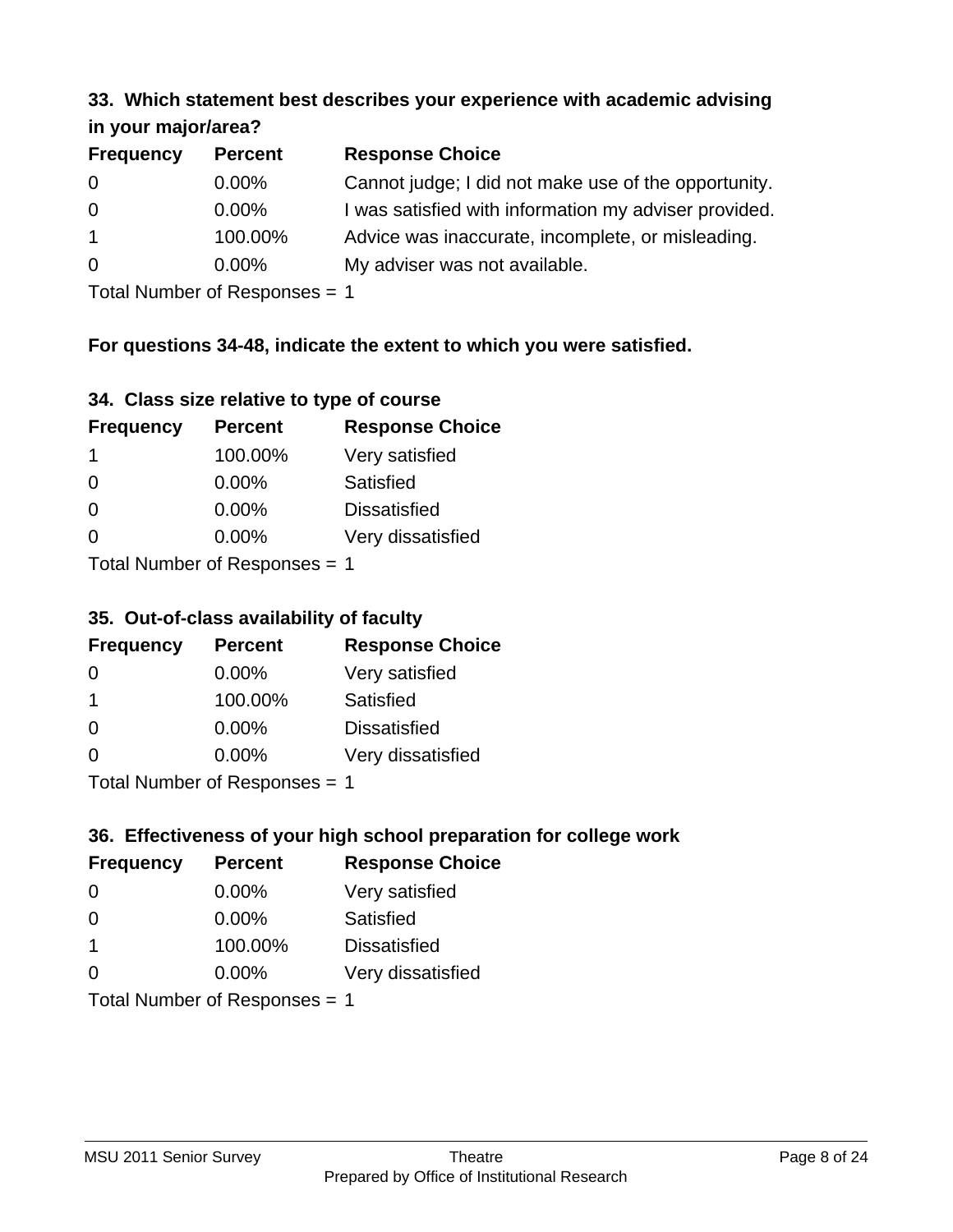# **37. Fairness of faculty in their treatment of individual students**

| <b>Frequency</b> | <b>Percent</b> | <b>Response Choice</b> |
|------------------|----------------|------------------------|
| $\Omega$         | $0.00\%$       | Very satisfied         |
| $\Omega$         | 0.00%          | Satisfied              |
|                  | 100.00%        | <b>Dissatisfied</b>    |
| $\Omega$         | 0.00%          | Very dissatisfied      |
|                  |                |                        |

Total Number of Responses = 1

### **38. Overall quality of instruction at Murray State**

| <b>Frequency</b> | <b>Percent</b> | <b>Response Choice</b> |
|------------------|----------------|------------------------|
| 0                | $0.00\%$       | Very satisfied         |
|                  | 100.00%        | Satisfied              |
| $\Omega$         | 0.00%          | <b>Dissatisfied</b>    |
| ∩                | 0.00%          | Very dissatisfied      |
|                  |                |                        |

Total Number of Responses = 1

# **39. Quality of instruction in University Studies (General Education) courses**

| <b>Frequency</b> | <b>Percent</b>             | <b>Response Choice</b> |
|------------------|----------------------------|------------------------|
| $\Omega$         | 0.00%                      | Very satisfied         |
| -1               | 100.00%                    | Satisfied              |
| $\Omega$         | 0.00%                      | <b>Dissatisfied</b>    |
| $\Omega$         | 0.00%                      | Very dissatisfied      |
|                  | Tatal Number of Desperance |                        |

Total Number of Responses = 1

#### **40. Quality of instruction in your major**

| <b>Frequency</b>              | <b>Percent</b> | <b>Response Choice</b> |
|-------------------------------|----------------|------------------------|
| $\Omega$                      | $0.00\%$       | Very satisfied         |
| $\mathbf 1$                   | 100.00%        | Satisfied              |
| $\Omega$                      | $0.00\%$       | <b>Dissatisfied</b>    |
| $\Omega$                      | $0.00\%$       | Very dissatisfied      |
| Total Number of Responses = 1 |                |                        |

MSU 2011 Senior Survey **Theatre**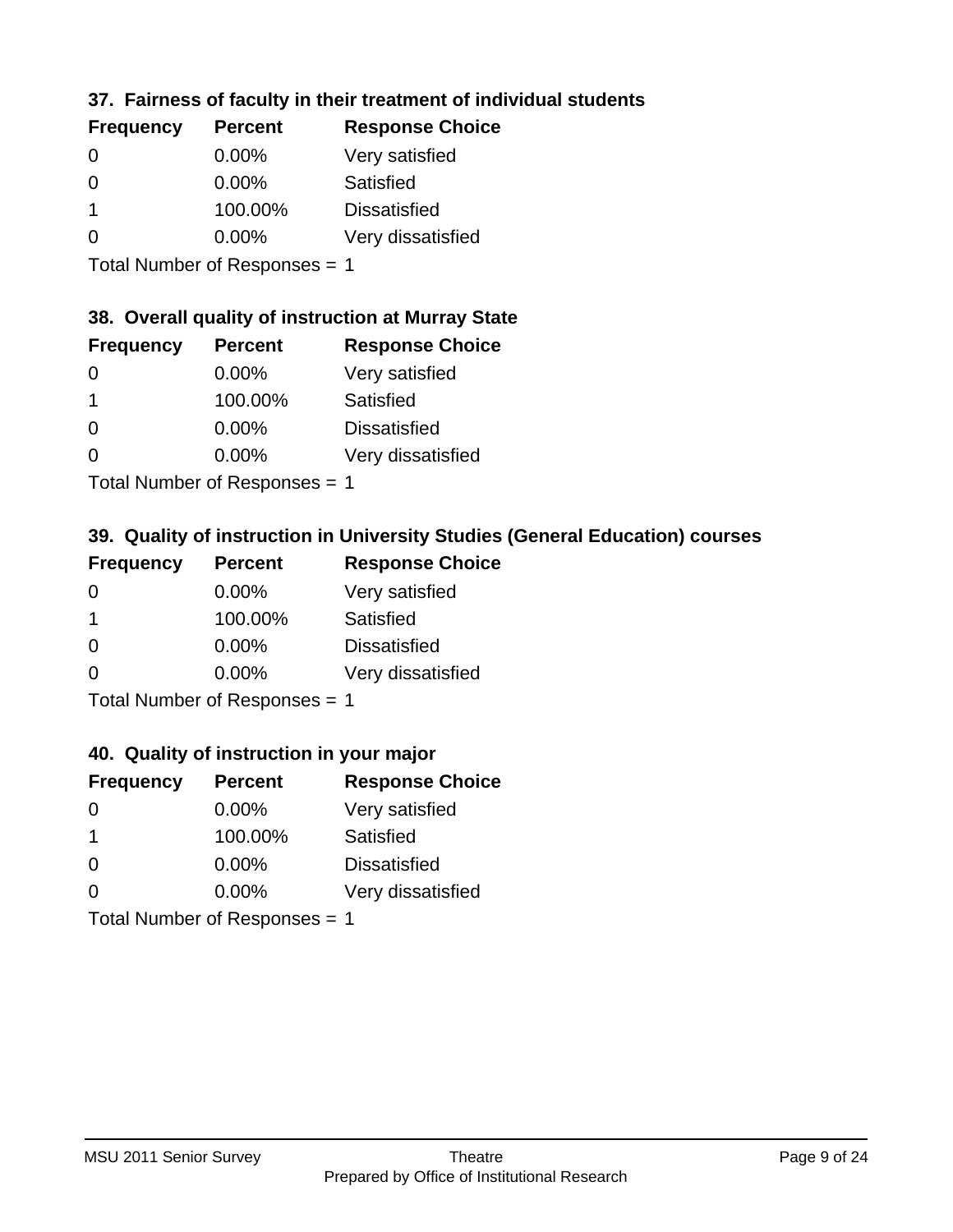# **41. Clarity of program objectives in your major**

| <b>Frequency</b> | <b>Percent</b> | <b>Response Choice</b> |
|------------------|----------------|------------------------|
| ∩                | $0.00\%$       | Very satisfied         |
|                  | 100.00%        | Satisfied              |
| $\Omega$         | $0.00\%$       | <b>Dissatisfied</b>    |
|                  | $0.00\%$       | Very dissatisfied      |
|                  |                |                        |

Total Number of Responses = 1

# **42. Intellectual challenge of the academic program**

| <b>Frequency</b> | <b>Percent</b> | <b>Response Choice</b> |
|------------------|----------------|------------------------|
| 0                | 0.00%          | Very satisfied         |
|                  | 100.00%        | Satisfied              |
| $\Omega$         | 0.00%          | <b>Dissatisfied</b>    |
| $\Omega$         | 0.00%          | Very dissatisfied      |
|                  |                |                        |

Total Number of Responses = 1

# **43. Encouragement and information from your major department for employment after graduation**

| <b>Frequency</b> | <b>Percent</b>             | <b>Response Choice</b> |
|------------------|----------------------------|------------------------|
| 0                | $0.00\%$                   | Very satisfied         |
| $\Omega$         | $0.00\%$                   | Satisfied              |
| $\mathbf 1$      | 100.00%                    | <b>Dissatisfied</b>    |
| $\Omega$         | $0.00\%$                   | Very dissatisfied      |
|                  | Total Number of Desperance |                        |

Total Number of Responses = 1

# **44. Availability of opportunities to engage in a faculty-mentored research,**

## **scholarly, or creative project in your area of study/interest**

| <b>Frequency</b> | <b>Percent</b>                | <b>Response Choice</b> |
|------------------|-------------------------------|------------------------|
| 0                | $0.00\%$                      | Very satisfied         |
| $\Omega$         | 0.00%                         | Satisfied              |
|                  | 100.00%                       | <b>Dissatisfied</b>    |
| $\Omega$         | $0.00\%$                      | Very dissatisfied      |
|                  | $T$ and Number of Description |                        |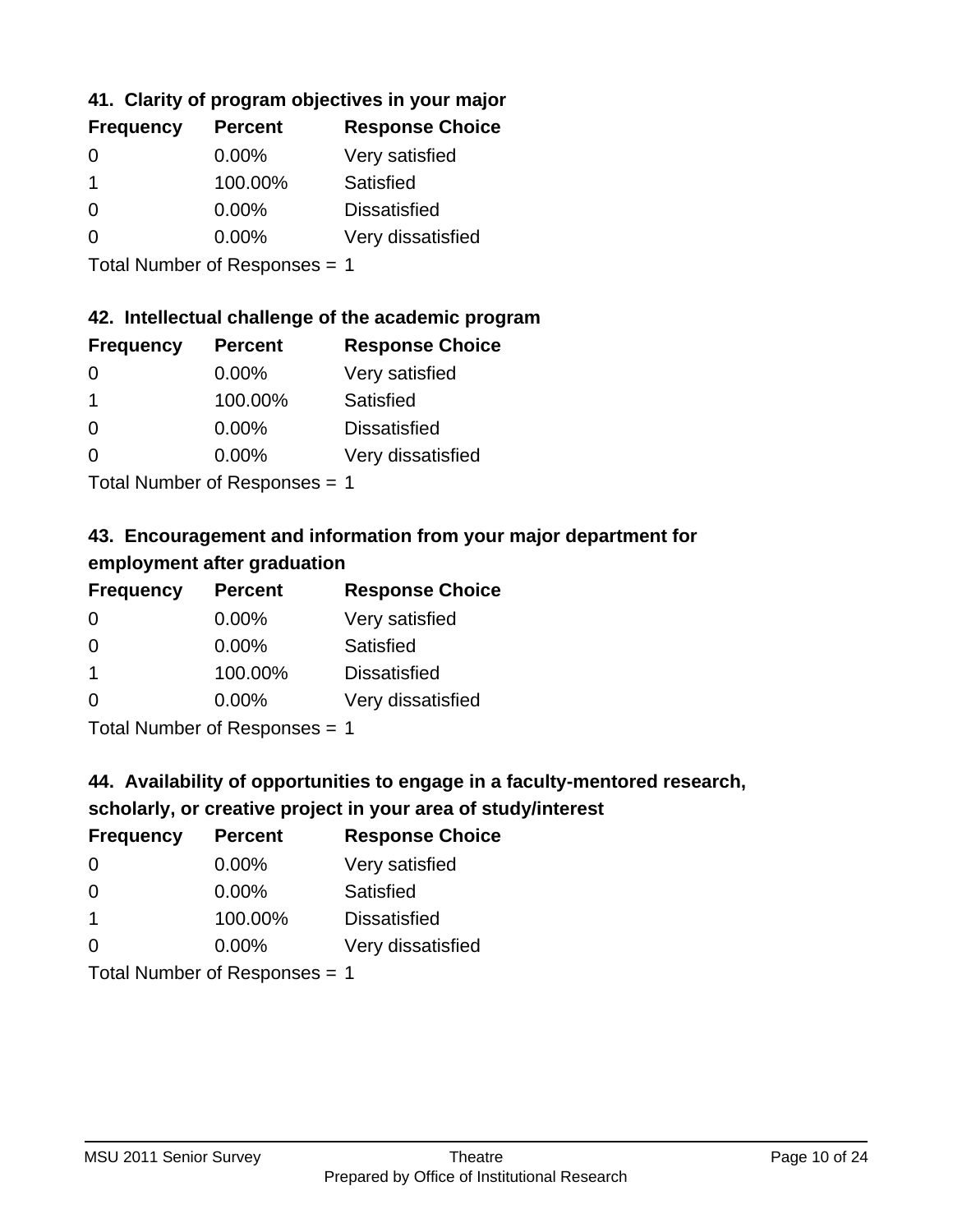## **45. Library hours**

| <b>Frequency</b> | <b>Percent</b> | <b>Response Choice</b> |
|------------------|----------------|------------------------|
|                  | 100.00%        | Very satisfied         |
| $\Omega$         | 0.00%          | Satisfied              |
| $\Omega$         | 0.00%          | <b>Dissatisfied</b>    |
| $\Omega$         | 0.00%          | Very dissatisfied      |
|                  |                |                        |

Total Number of Responses = 1

## **46. Effectiveness of library personnel in meeting your information needs**

| <b>Frequency</b> | <b>Percent</b> | <b>Response Choice</b> |
|------------------|----------------|------------------------|
|                  | 100.00%        | Very satisfied         |
| $\Omega$         | $0.00\%$       | Satisfied              |
| 0                | $0.00\%$       | <b>Dissatisfied</b>    |
| n                | $0.00\%$       | Very dissatisfied      |
|                  |                |                        |

Total Number of Responses = 1

# **47. Access to library resources on hand**

| <b>Frequency</b> | <b>Percent</b>            | <b>Response Choice</b> |
|------------------|---------------------------|------------------------|
| -1               | 100.00%                   | Very satisfied         |
| $\Omega$         | $0.00\%$                  | Satisfied              |
| $\Omega$         | $0.00\%$                  | <b>Dissatisfied</b>    |
| $\Omega$         | 0.00%                     | Very dissatisfied      |
|                  | Total Number of Deepensee |                        |

Total Number of Responses = 1

## **48. Electronic access to library resources**

| <b>Frequency</b>              | <b>Percent</b> | <b>Response Choice</b> |
|-------------------------------|----------------|------------------------|
| -1                            | 100.00%        | Very satisfied         |
| $\Omega$                      | 0.00%          | Satisfied              |
| $\Omega$                      | $0.00\%$       | <b>Dissatisfied</b>    |
| $\Omega$                      | $0.00\%$       | Very dissatisfied      |
| Total Number of Responses = 1 |                |                        |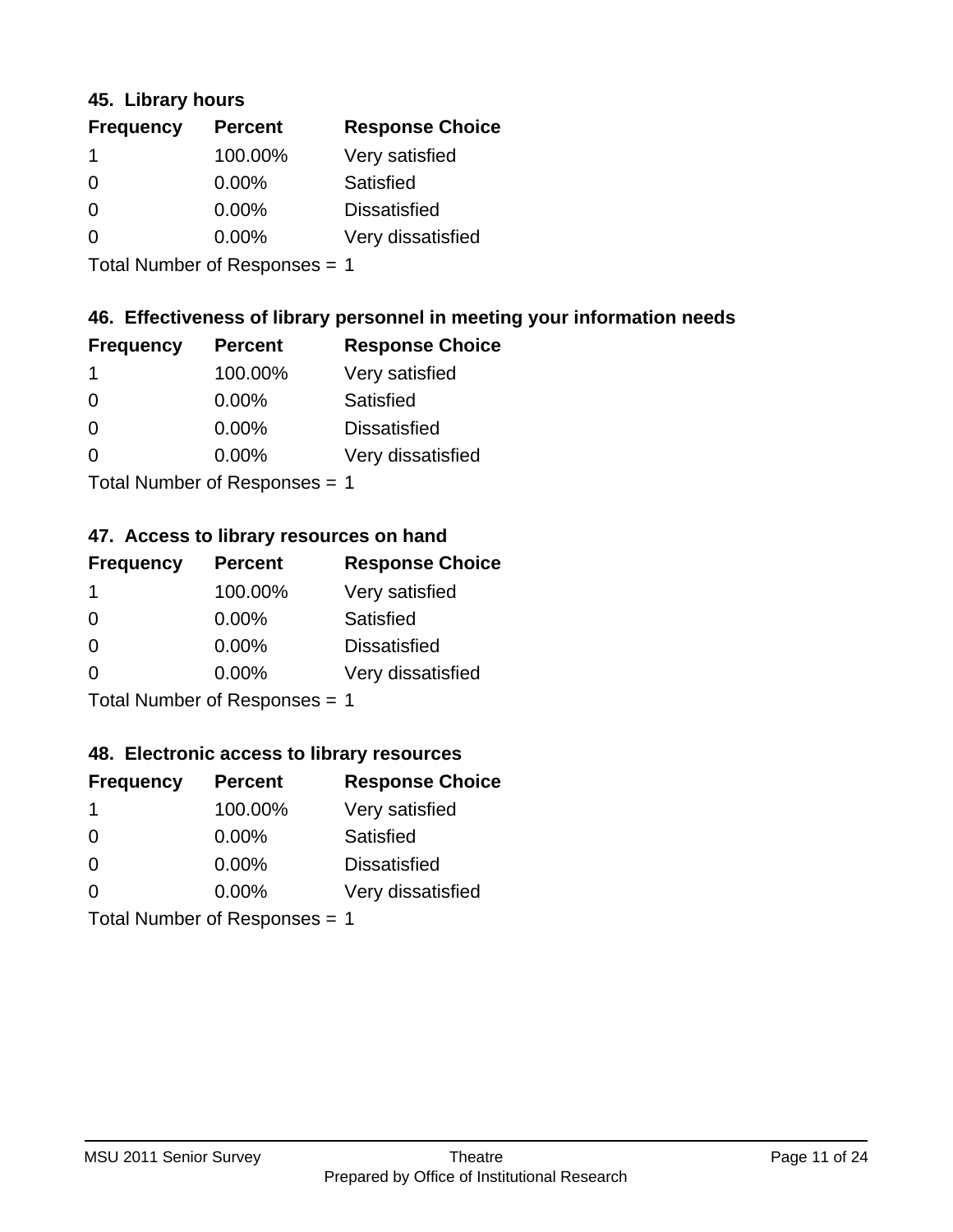**was in helping you achieve these goals. For questions 49-55, please indicate how effective University Studies at MSU** 

## **49. Writing Skills**

| <b>Frequency</b> | <b>Percent</b>                | <b>Response Choice</b> |
|------------------|-------------------------------|------------------------|
| $\Omega$         | $0.00\%$                      | Very effective         |
| $\Omega$         | 0.00%                         | Effective              |
| -1               | 100.00%                       | Ineffective            |
| $\Omega$         | $0.00\%$                      | Very ineffective       |
|                  | Total Number of Responses = 1 |                        |

**50. Speaking Skills**

| $\sim$ . $\sim$ p $\sim$ , $\sim$ $\sim$ |                |                        |
|------------------------------------------|----------------|------------------------|
| <b>Frequency</b>                         | <b>Percent</b> | <b>Response Choice</b> |
| $\Omega$                                 | 0.00%          | Very effective         |
| $\mathbf 1$                              | 100.00%        | Effective              |
| $\Omega$                                 | 0.00%          | Ineffective            |
| ∩                                        | 0.00%          | Very ineffective       |
| $Total Number of Denonce = 1$            |                |                        |

Total Number of Responses = 1

## **51. Critical Thinking Skills**

| <b>Frequency</b>            | <b>Percent</b> | <b>Response Choice</b> |
|-----------------------------|----------------|------------------------|
| $\Omega$                    | $0.00\%$       | Very effective         |
| $\Omega$                    | 0.00%          | Effective              |
| $\mathbf 1$                 | 100.00%        | Ineffective            |
| $\Omega$                    | 0.00%          | Very ineffective       |
| Total Number of Denonce < 4 |                |                        |

Total Number of Responses = 1

# **52. Computer Technology**

| <b>Frequency</b>              | <b>Percent</b> | <b>Response Choice</b> |
|-------------------------------|----------------|------------------------|
| $\Omega$                      | $0.00\%$       | Very effective         |
| $\Omega$                      | $0.00\%$       | Effective              |
| $\mathbf 1$                   | 100.00%        | Ineffective            |
| $\Omega$                      | $0.00\%$       | Very ineffective       |
| Total Number of Responses = 1 |                |                        |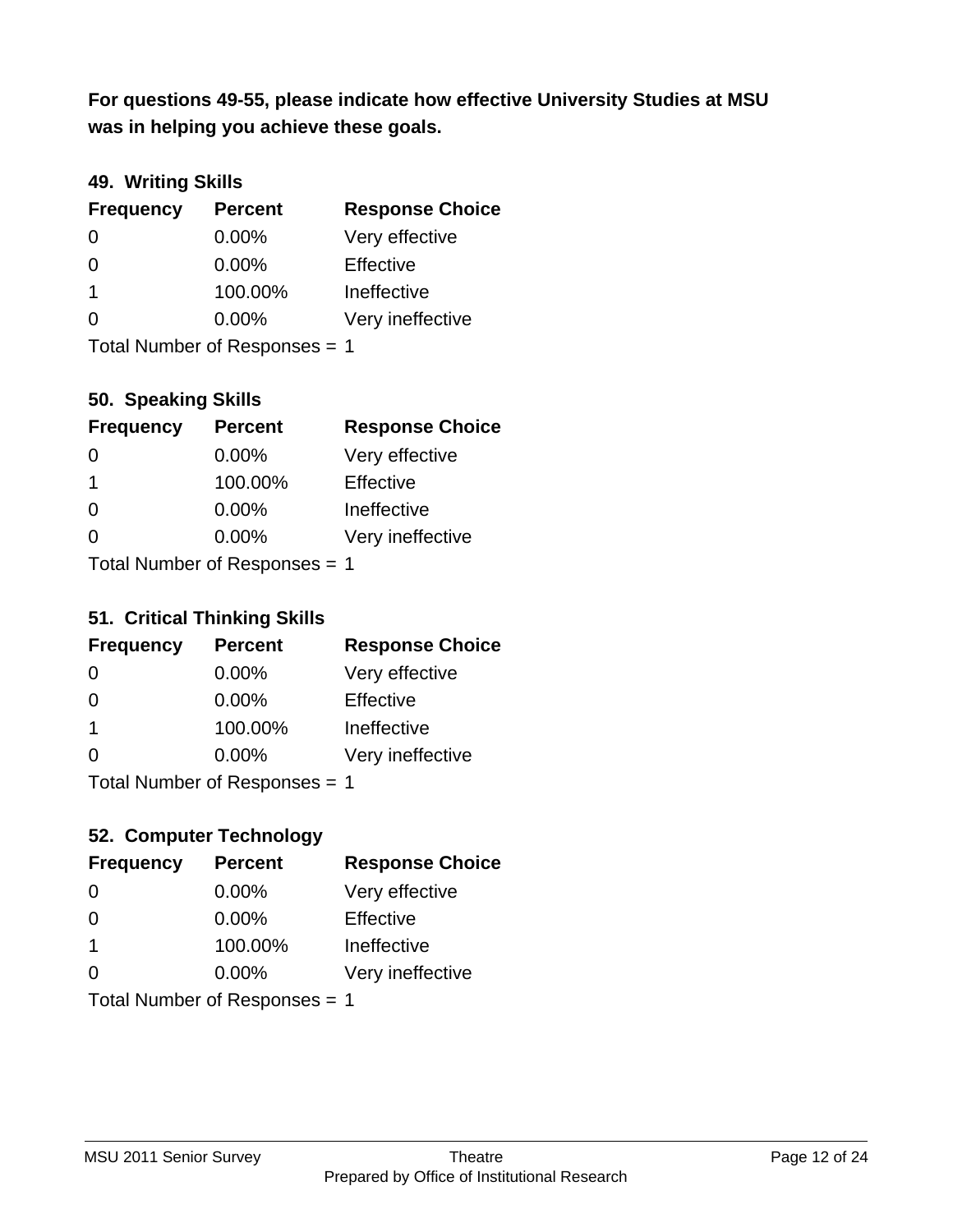## **53. General Knowledge in the liberal arts and sciences**

| <b>Frequency</b> | <b>Percent</b> | <b>Response Choice</b> |
|------------------|----------------|------------------------|
| 0                | $0.00\%$       | Very effective         |
|                  | 100.00%        | Effective              |
| $\Omega$         | $0.00\%$       | Ineffective            |
| O                | $0.00\%$       | Very ineffective       |
|                  |                |                        |

Total Number of Responses = 1

## **54. International Perspectives**

| <b>Frequency</b> | <b>Percent</b> | <b>Response Choice</b> |
|------------------|----------------|------------------------|
| $\Omega$         | $0.00\%$       | Very effective         |
| $\Omega$         | 0.00%          | Effective              |
| 1                | 100.00%        | Ineffective            |
| $\Omega$         | 0.00%          | Very ineffective       |
|                  |                |                        |

Total Number of Responses = 1

# **55. Stimulation of interest in areas outside your chosen field of study**

| <b>Frequency</b>              | <b>Percent</b> | <b>Response Choice</b> |
|-------------------------------|----------------|------------------------|
| $\Omega$                      | 0.00%          | Very effective         |
| $\Omega$                      | $0.00\%$       | Effective              |
| $\mathbf 1$                   | 100.00%        | Ineffective            |
| $\Omega$                      | $0.00\%$       | Very ineffective       |
| Total Number of Responses = 1 |                |                        |

**For questions 56-83, please indicate how satisfactorily the following**

### **met your needs**

#### **56. African-American Student Services**

| <b>Frequency</b>              | <b>Percent</b> | <b>Response Choice</b> |
|-------------------------------|----------------|------------------------|
| -1                            | 100.00%        | Did not use            |
| $\Omega$                      | 0.00%          | Very satisfied         |
| $\Omega$                      | 0.00%          | Satisfied              |
| $\Omega$                      | $0.00\%$       | <b>Dissatisfied</b>    |
| $\Omega$                      | $0.00\%$       | Very dissatisfied      |
| Total Number of Responses = 1 |                |                        |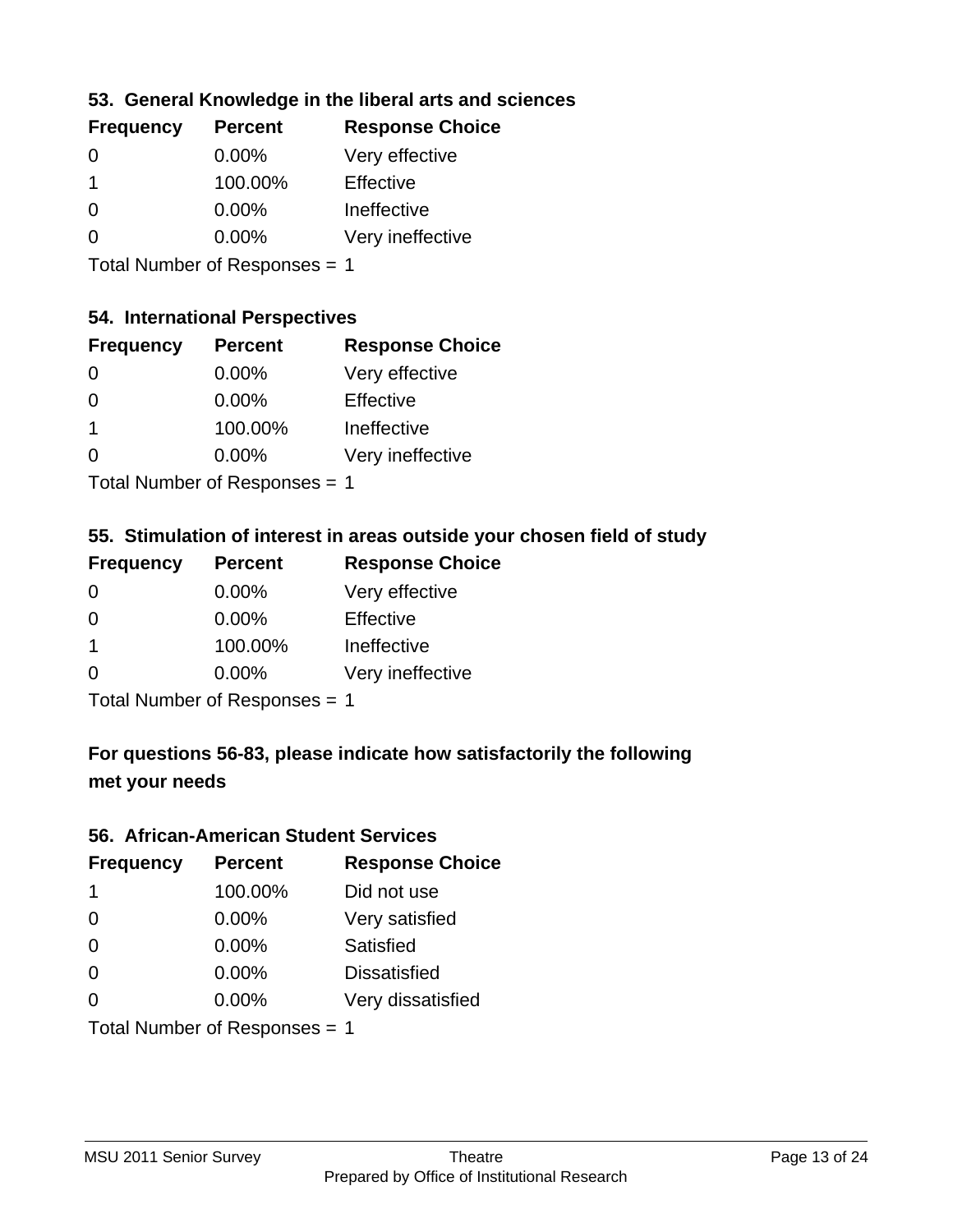### **57. Career Services Office**

| <b>Frequency</b> | <b>Percent</b> | <b>Response Choice</b> |
|------------------|----------------|------------------------|
| 1                | 100.00%        | Did not use            |
| 0                | 0.00%          | Very satisfied         |
| 0                | $0.00\%$       | Satisfied              |
|                  | $0.00\%$       | <b>Dissatisfied</b>    |
|                  | $0.00\%$       | Very dissatisfied      |
|                  |                |                        |

Total Number of Responses = 1

## **58. Counseling and Testing Center**

| <b>Frequency</b> | <b>Percent</b>                | <b>Response Choice</b> |
|------------------|-------------------------------|------------------------|
| 1                | 100.00%                       | Did not use            |
| $\Omega$         | 0.00%                         | Very satisfied         |
| $\Omega$         | 0.00%                         | <b>Satisfied</b>       |
| $\Omega$         | 0.00%                         | <b>Dissatisfied</b>    |
| 0                | 0.00%                         | Very dissatisfied      |
|                  | $Total Number of Denonce = 4$ |                        |

Total Number of Responses = 1

#### **59. Cultural programming and activities**

| <b>Frequency</b>              | <b>Percent</b> | <b>Response Choice</b> |
|-------------------------------|----------------|------------------------|
| $\mathbf 1$                   | 100.00%        | Did not use            |
| $\Omega$                      | 0.00%          | Very satisfied         |
| $\Omega$                      | 0.00%          | <b>Satisfied</b>       |
| $\Omega$                      | $0.00\%$       | <b>Dissatisfied</b>    |
| $\Omega$                      | $0.00\%$       | Very dissatisfied      |
| Total Number of Responses = 1 |                |                        |

### **60. E-study courses**

| <b>Frequency</b>              | <b>Percent</b> | <b>Response Choice</b> |
|-------------------------------|----------------|------------------------|
| -1                            | 100.00%        | Did not use            |
| $\Omega$                      | 0.00%          | Very satisfied         |
| $\Omega$                      | 0.00%          | Satisfied              |
| $\Omega$                      | 0.00%          | <b>Dissatisfied</b>    |
| ∩                             | $0.00\%$       | Very dissatisfied      |
| Total Number of Responses = 1 |                |                        |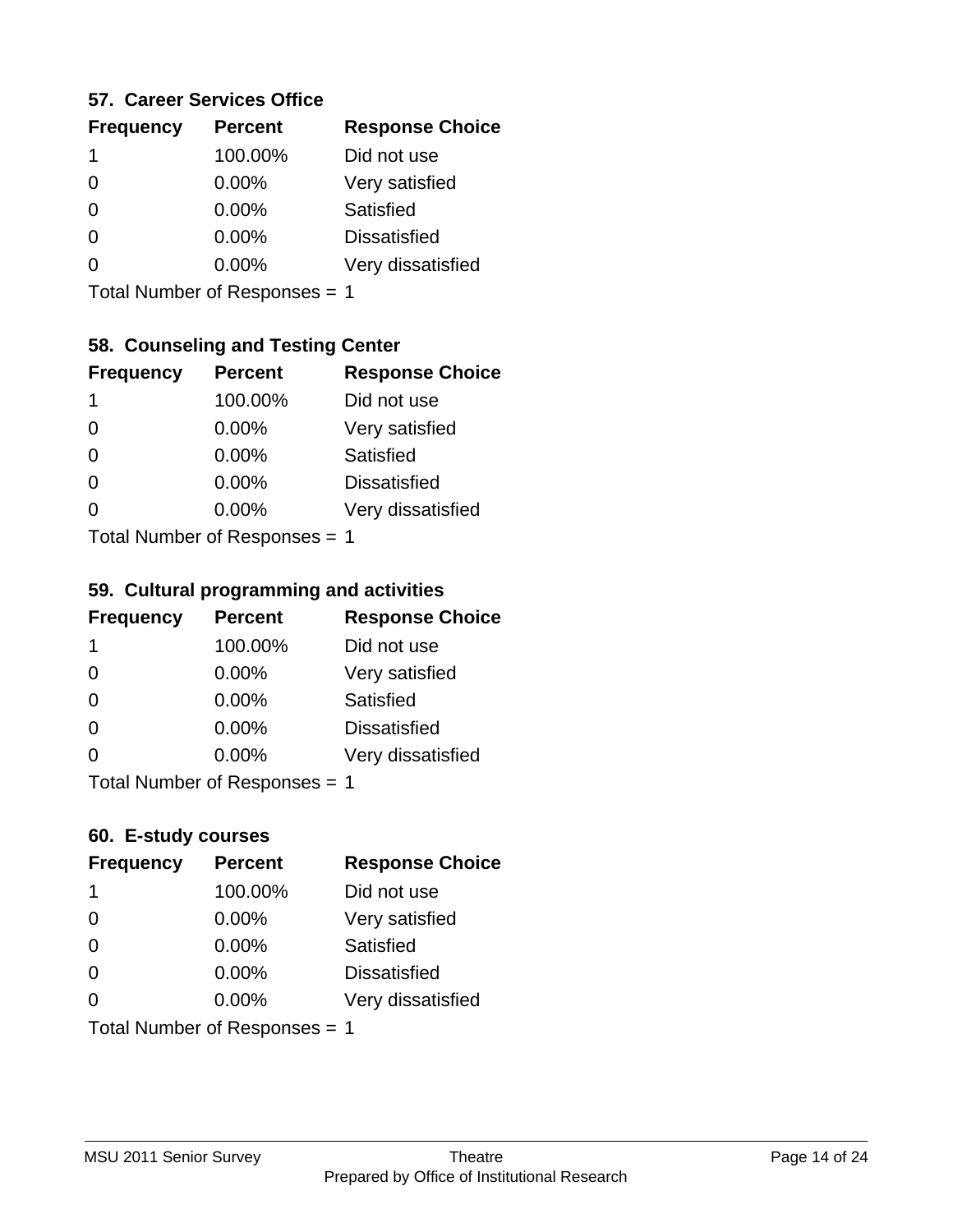#### **61. Food Services**

| <b>Frequency</b> | <b>Percent</b> | <b>Response Choice</b> |
|------------------|----------------|------------------------|
| $\Omega$         | 0.00%          | Did not use            |
| $\Omega$         | 0.00%          | Very satisfied         |
| 0                | $0.00\%$       | Satisfied              |
|                  | 100.00%        | <b>Dissatisfied</b>    |
|                  | $0.00\%$       | Very dissatisfied      |
|                  |                |                        |

Total Number of Responses = 1

# **62. Greek life and activities**

| <b>Frequency</b>              | <b>Percent</b> | <b>Response Choice</b> |
|-------------------------------|----------------|------------------------|
|                               | 0.00%          | Did not use            |
| 0                             | 0.00%          | Very satisfied         |
| 1                             | 100.00%        | Satisfied              |
| 0                             | 0.00%          | <b>Dissatisfied</b>    |
|                               | $0.00\%$       | Very dissatisfied      |
| Total Number of Responses = 1 |                |                        |

#### **63. Health Services**

| <b>Frequency</b>          | <b>Percent</b> | <b>Response Choice</b> |
|---------------------------|----------------|------------------------|
| $\Omega$                  | $0.00\%$       | Did not use            |
| $\Omega$                  | 0.00%          | Very satisfied         |
| $\Omega$                  | $0.00\%$       | Satisfied              |
| $\overline{\mathbf{1}}$   | 100.00%        | <b>Dissatisfied</b>    |
| $\Omega$                  | 0.00%          | Very dissatisfied      |
| Total Number of Desponses |                |                        |

Total Number of Responses = 1

## **64. Honor Societies/Departmental Clubs/Special Interest Organizations**

| <b>Frequency</b> | <b>Percent</b>                | <b>Response Choice</b> |
|------------------|-------------------------------|------------------------|
| 1                | 100.00%                       | Did not use            |
| $\Omega$         | 0.00%                         | Very satisfied         |
| $\Omega$         | 0.00%                         | Satisfied              |
| $\Omega$         | 0.00%                         | <b>Dissatisfied</b>    |
| $\Omega$         | 0.00%                         | Very dissatisfied      |
|                  | Total Number of Responses = 1 |                        |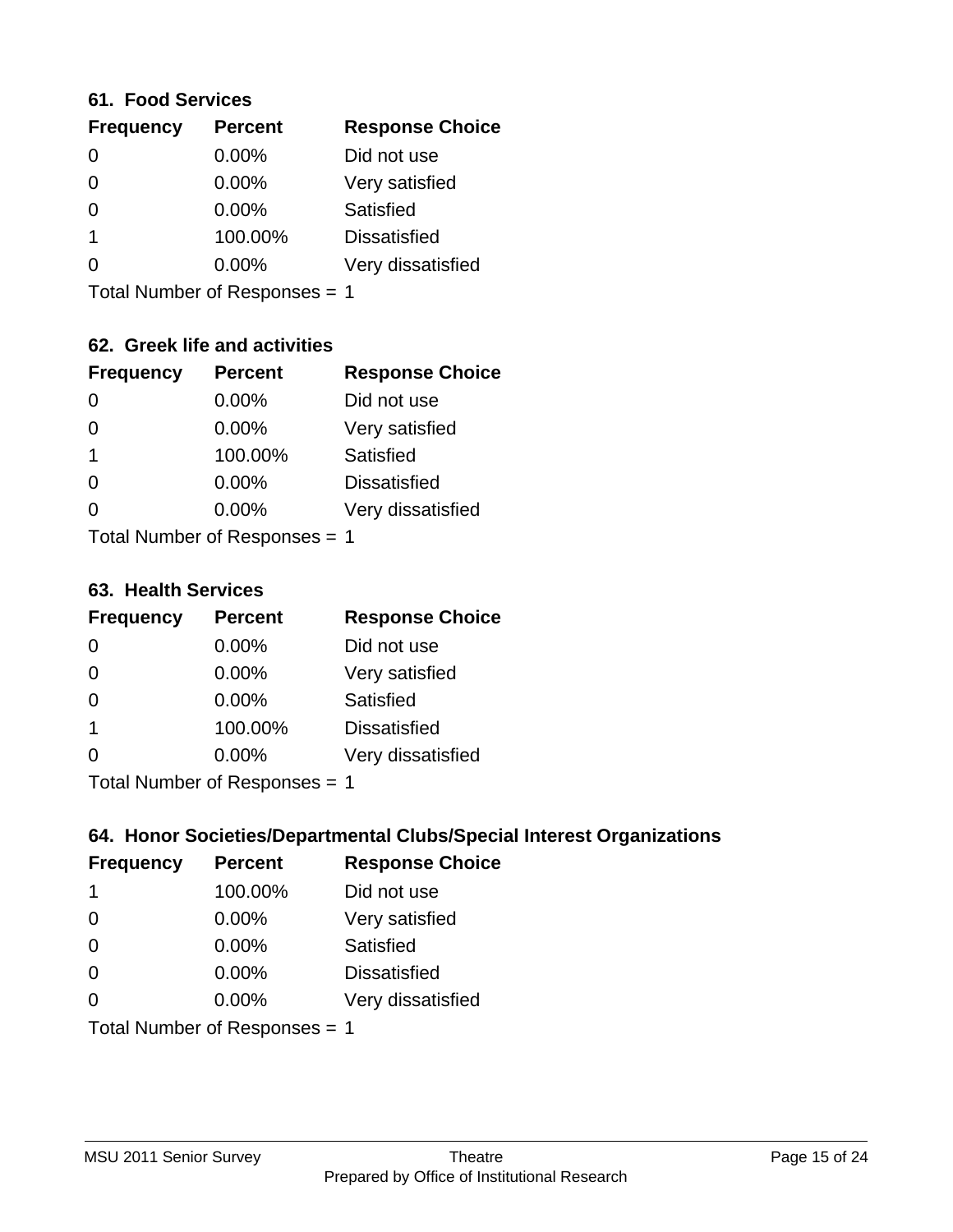## **65. International Programs and activities**

| <b>Frequency</b> | <b>Percent</b> | <b>Response Choice</b> |
|------------------|----------------|------------------------|
| 1                | 100.00%        | Did not use            |
| 0                | 0.00%          | Very satisfied         |
| 0                | $0.00\%$       | Satisfied              |
| O                | $0.00\%$       | <b>Dissatisfied</b>    |
|                  | $0.00\%$       | Very dissatisfied      |
|                  |                |                        |

Total Number of Responses = 1

## **66. International student support services**

| <b>Frequency</b>          | <b>Percent</b> | <b>Response Choice</b> |
|---------------------------|----------------|------------------------|
| 1                         | 100.00%        | Did not use            |
| $\Omega$                  | 0.00%          | Very satisfied         |
| $\Omega$                  | 0.00%          | Satisfied              |
| $\Omega$                  | 0.00%          | <b>Dissatisfied</b>    |
| 0                         | 0.00%          | Very dissatisfied      |
| Total Number of DoEROR 0. |                |                        |

Total Number of Responses = 1

#### **67. Intramural Sports and Recreation**

| <b>Frequency</b> | <b>Percent</b>                | <b>Response Choice</b> |
|------------------|-------------------------------|------------------------|
| -1               | 100.00%                       | Did not use            |
| $\Omega$         | $0.00\%$                      | Very satisfied         |
| $\Omega$         | $0.00\%$                      | Satisfied              |
| $\Omega$         | 0.00%                         | <b>Dissatisfied</b>    |
| $\Omega$         | $0.00\%$                      | Very dissatisfied      |
|                  | $Total Number of Denonce = 1$ |                        |

Total Number of Responses = 1

# **68. Lowry Center/Community College**

| <b>Frequency</b> | <b>Percent</b>                | <b>Response Choice</b> |
|------------------|-------------------------------|------------------------|
| 1                | 100.00%                       | Did not use            |
| $\Omega$         | 0.00%                         | Very satisfied         |
| $\Omega$         | 0.00%                         | Satisfied              |
| $\Omega$         | 0.00%                         | <b>Dissatisfied</b>    |
| 0                | $0.00\%$                      | Very dissatisfied      |
|                  | Total Number of Responses = 1 |                        |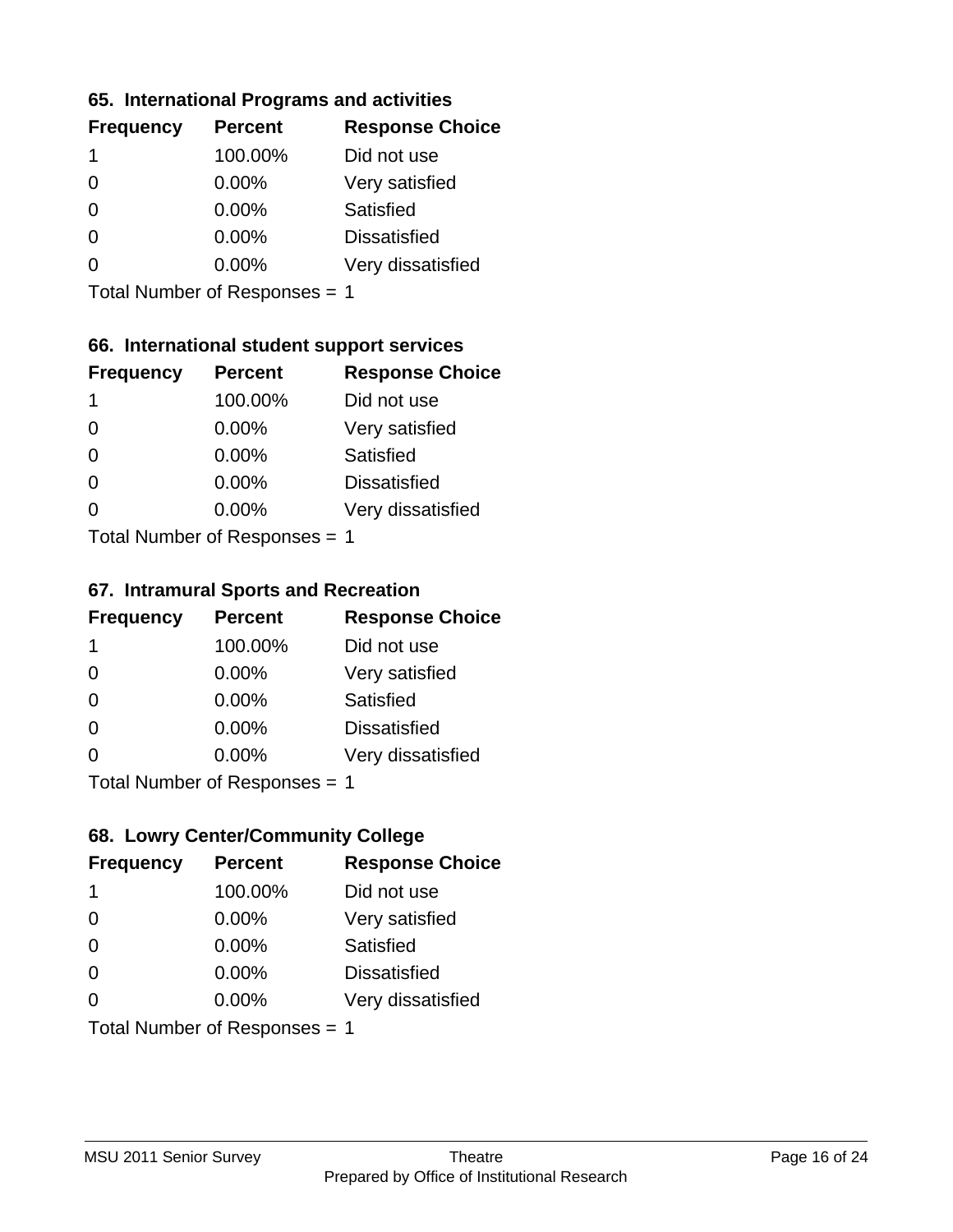# **69. Library**

| <b>Frequency</b> | <b>Percent</b> | <b>Response Choice</b> |
|------------------|----------------|------------------------|
| 0                | 0.00%          | Did not use            |
| 0                | 0.00%          | Very satisfied         |
|                  | 100.00%        | Satisfied              |
| 0                | $0.00\%$       | <b>Dissatisfied</b>    |
|                  | $0.00\%$       | Very dissatisfied      |
|                  |                |                        |

Total Number of Responses = 1

# **70. MAP Report**

| <b>Frequency</b>              | <b>Percent</b> | <b>Response Choice</b> |
|-------------------------------|----------------|------------------------|
|                               | 0.00%          | Did not use            |
| 0                             | 0.00%          | Very satisfied         |
| 1                             | 100.00%        | <b>Satisfied</b>       |
| 0                             | 0.00%          | <b>Dissatisfied</b>    |
|                               | $0.00\%$       | Very dissatisfied      |
| Total Number of Responses = 1 |                |                        |

#### **71. MSU Web site**

| <b>Frequency</b>              | <b>Percent</b> | <b>Response Choice</b> |
|-------------------------------|----------------|------------------------|
| $\Omega$                      | $0.00\%$       | Did not use            |
| $\Omega$                      | 0.00%          | Very satisfied         |
| -1                            | 100.00%        | <b>Satisfied</b>       |
| $\Omega$                      | 0.00%          | <b>Dissatisfied</b>    |
| ∩                             | 0.00%          | Very dissatisfied      |
| Total Number of Responses = 1 |                |                        |

# **72. NCAA Sports**

| <b>Frequency</b>              | <b>Percent</b> | <b>Response Choice</b> |
|-------------------------------|----------------|------------------------|
| 1                             | 100.00%        | Did not use            |
| $\Omega$                      | $0.00\%$       | Very satisfied         |
| $\Omega$                      | $0.00\%$       | Satisfied              |
| $\Omega$                      | 0.00%          | <b>Dissatisfied</b>    |
| $\Omega$                      | $0.00\%$       | Very dissatisfied      |
| Total Number of Responses = 1 |                |                        |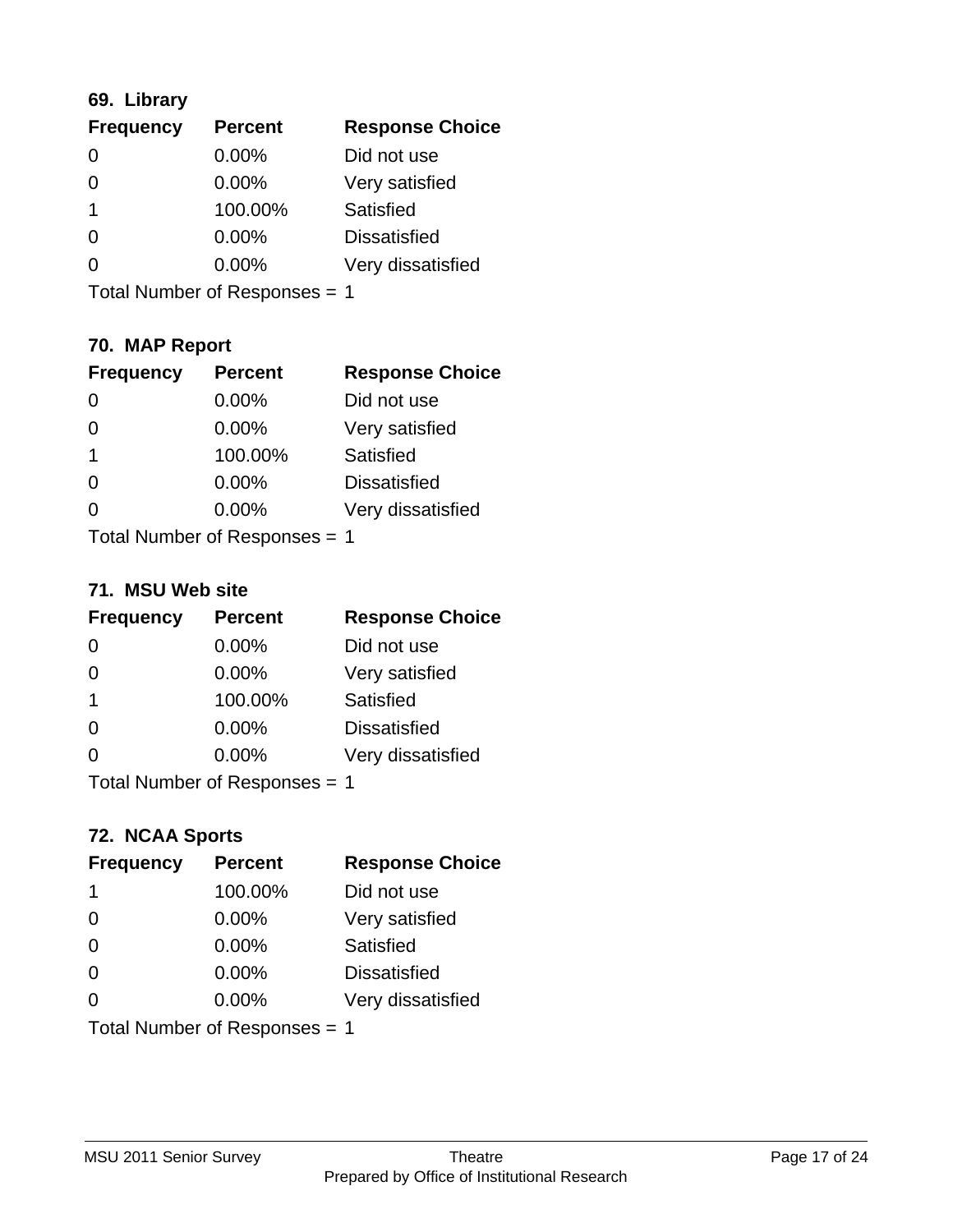## **73. Online courses that are not e-study**

| <b>Percent</b> | <b>Response Choice</b> |
|----------------|------------------------|
| 100.00%        | Did not use            |
| $0.00\%$       | Very satisfied         |
| $0.00\%$       | Satisfied              |
| $0.00\%$       | <b>Dissatisfied</b>    |
| $0.00\%$       | Very dissatisfied      |
|                |                        |

Total Number of Responses = 1

# **74. Racer Touch Registration**

| <b>Frequency</b>              | <b>Percent</b> | <b>Response Choice</b> |
|-------------------------------|----------------|------------------------|
| $\Omega$                      | 0.00%          | Did not use            |
| 0                             | 0.00%          | Very satisfied         |
| $\Omega$                      | 0.00%          | Satisfied              |
| 1                             | 100.00%        | <b>Dissatisfied</b>    |
|                               | 0.00%          | Very dissatisfied      |
| $Total Number of Denonce = 1$ |                |                        |

Total Number of Responses = 1

## **75. Residential College programming and activities**

| <b>Frequency</b>            | <b>Percent</b> | <b>Response Choice</b> |
|-----------------------------|----------------|------------------------|
| $\Omega$                    | $0.00\%$       | Did not use            |
| $\Omega$                    | 0.00%          | Very satisfied         |
| $\Omega$                    | 0.00%          | Satisfied              |
| -1                          | 100.00%        | <b>Dissatisfied</b>    |
| $\Omega$                    | $0.00\%$       | Very dissatisfied      |
| $Total Number of Denonce 4$ |                |                        |

Total Number of Responses = 1

# **76. Scholarships/grants/student employment**

| <b>Frequency</b>              | <b>Percent</b> | <b>Response Choice</b> |
|-------------------------------|----------------|------------------------|
| $\Omega$                      | 0.00%          | Did not use            |
| $\Omega$                      | $0.00\%$       | Very satisfied         |
| $\mathbf 1$                   | 100.00%        | Satisfied              |
| $\Omega$                      | $0.00\%$       | <b>Dissatisfied</b>    |
| $\Omega$                      | 0.00%          | Very dissatisfied      |
| Total Number of Responses = 1 |                |                        |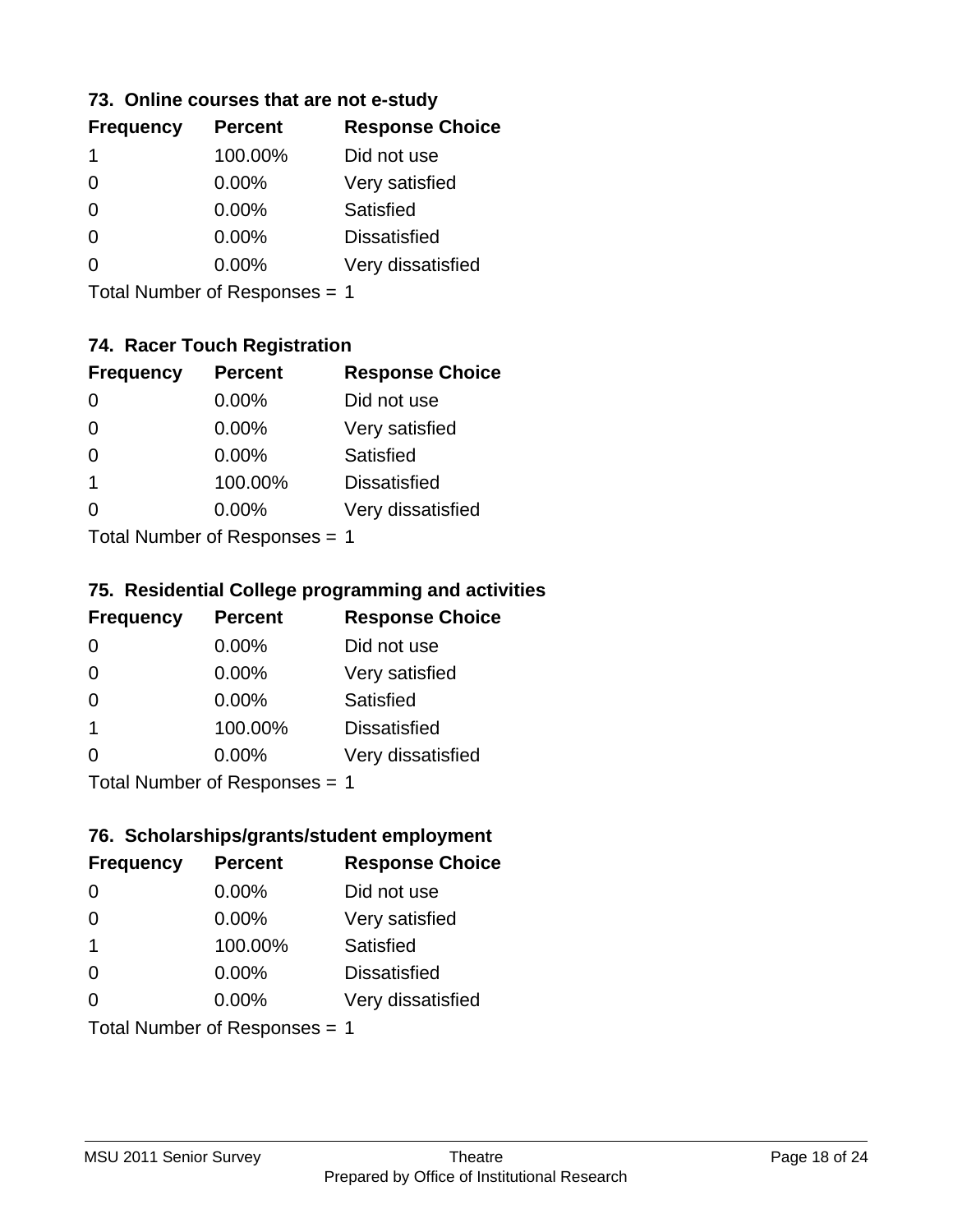# **77. Security Services**

| <b>Frequency</b> | <b>Percent</b> | <b>Response Choice</b> |
|------------------|----------------|------------------------|
| 0                | $0.00\%$       | Did not use            |
| 0                | 0.00%          | Very satisfied         |
| 1                | 100.00%        | Satisfied              |
| 0                | $0.00\%$       | <b>Dissatisfied</b>    |
|                  | $0.00\%$       | Very dissatisfied      |
|                  |                |                        |

Total Number of Responses = 1

# **78. Services for non-traditional students**

| <b>Frequency</b>              | <b>Percent</b> | <b>Response Choice</b> |
|-------------------------------|----------------|------------------------|
| -1                            | 100.00%        | Did not use            |
| $\Omega$                      | 0.00%          | Very satisfied         |
| $\Omega$                      | 0.00%          | <b>Satisfied</b>       |
| $\Omega$                      | 0.00%          | <b>Dissatisfied</b>    |
| 0                             | 0.00%          | Very dissatisfied      |
| $Total Number of Denonce = 4$ |                |                        |

Total Number of Responses = 1

## **79. Student Support Services (Trio)**

| <b>Frequency</b>            | <b>Percent</b> | <b>Response Choice</b> |
|-----------------------------|----------------|------------------------|
| -1                          | 100.00%        | Did not use            |
| $\Omega$                    | 0.00%          | Very satisfied         |
| $\Omega$                    | 0.00%          | Satisfied              |
| $\Omega$                    | 0.00%          | <b>Dissatisfied</b>    |
| $\Omega$                    | 0.00%          | Very dissatisfied      |
| $Total Number of Denonce 4$ |                |                        |

Total Number of Responses = 1

# **80. Student PIN System**

| <b>Frequency</b>              | <b>Percent</b> | <b>Response Choice</b> |
|-------------------------------|----------------|------------------------|
| 0                             | $0.00\%$       | Did not use            |
| $\Omega$                      | 0.00%          | Very satisfied         |
| $\overline{\mathbf{1}}$       | 100.00%        | Satisfied              |
| $\Omega$                      | $0.00\%$       | <b>Dissatisfied</b>    |
| $\Omega$                      | $0.00\%$       | Very dissatisfied      |
| Total Number of Responses = 1 |                |                        |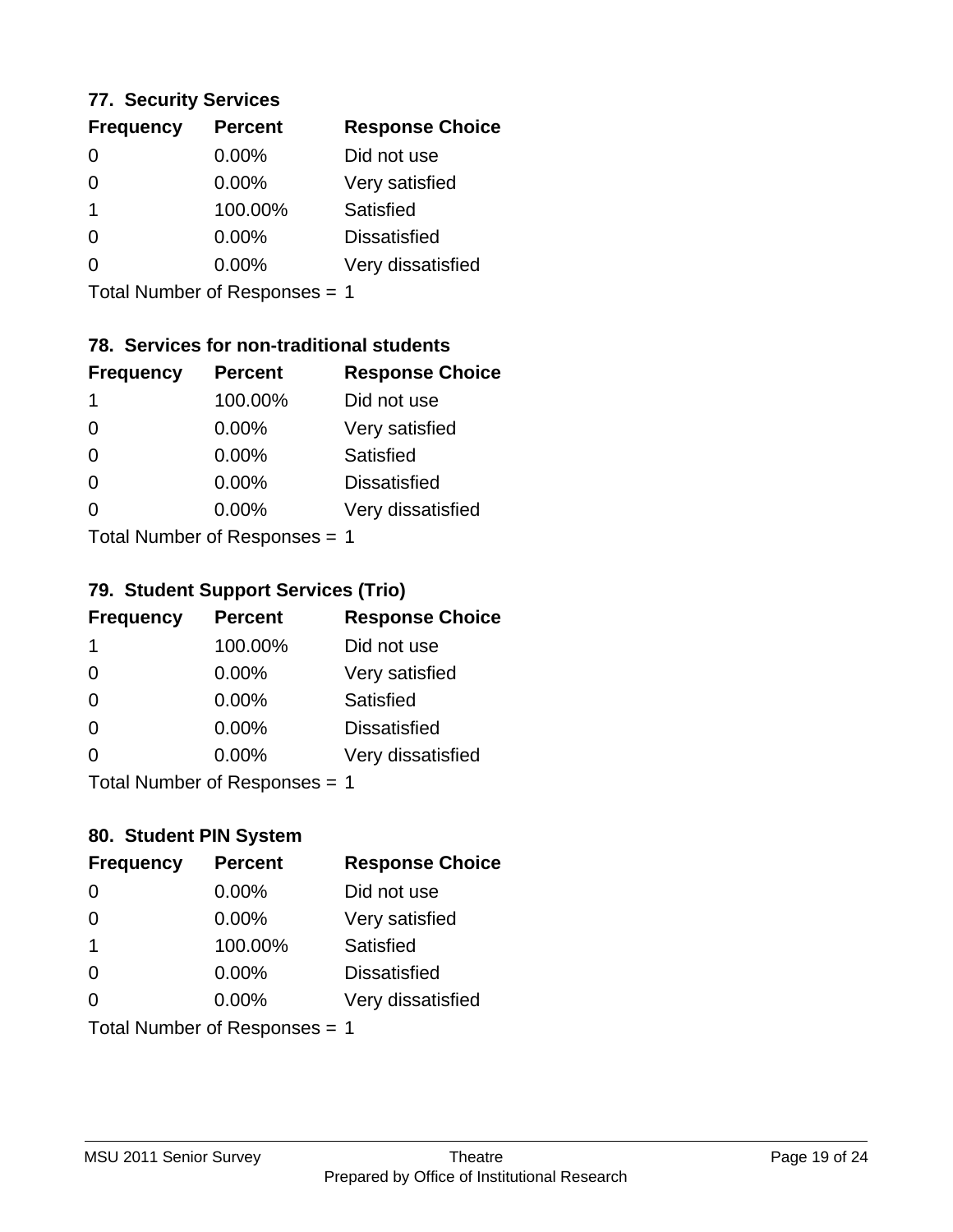## **81. Student Records/Transcript Services**

| <b>Percent</b> | <b>Response Choice</b> |
|----------------|------------------------|
| 0.00%          | Did not use            |
| 0.00%          | Very satisfied         |
| 0.00%          | Satisfied              |
| 100.00%        | <b>Dissatisfied</b>    |
| $0.00\%$       | Very dissatisfied      |
|                |                        |

Total Number of Responses = 1

## **82. Computer and Internet access for study and research needs**

| <b>Frequency</b>            | <b>Percent</b> | <b>Response Choice</b> |  |
|-----------------------------|----------------|------------------------|--|
| $\Omega$                    | 0.00%          | Did not use            |  |
| $\Omega$                    | 0.00%          | Very satisfied         |  |
| $\Omega$                    | 0.00%          | Satisfied              |  |
| 1                           | 100.00%        | <b>Dissatisfied</b>    |  |
| 0                           | 0.00%          | Very dissatisfied      |  |
| Total Number of Denonce < 4 |                |                        |  |

I otal Number of Responses = 1

### **83. Women's Center**

| <b>Frequency</b>           | <b>Percent</b> | <b>Response Choice</b> |
|----------------------------|----------------|------------------------|
| $\Omega$                   | $0.00\%$       | Did not use            |
| $\Omega$                   | $0.00\%$       | Very satisfied         |
| $\Omega$                   | $0.00\%$       | Satisfied              |
| -1                         | 100.00%        | <b>Dissatisfied</b>    |
| $\Omega$                   | $0.00\%$       | Very dissatisfied      |
| Total Number of Deepersoon |                |                        |

Total Number of Responses = 1

# **84. To what extent did you participate in Residential College activities?**

| <b>Frequency</b>          | <b>Percent</b> | <b>Response Choice</b> |  |
|---------------------------|----------------|------------------------|--|
| 1                         | 100.00%        | Did not participate    |  |
| $\Omega$                  | 0.00%          | Frequently             |  |
| $\Omega$                  | 0.00%          | Occasionally           |  |
| ∩                         | 0.00%          | Seldom                 |  |
| Total Number of Deepensee |                |                        |  |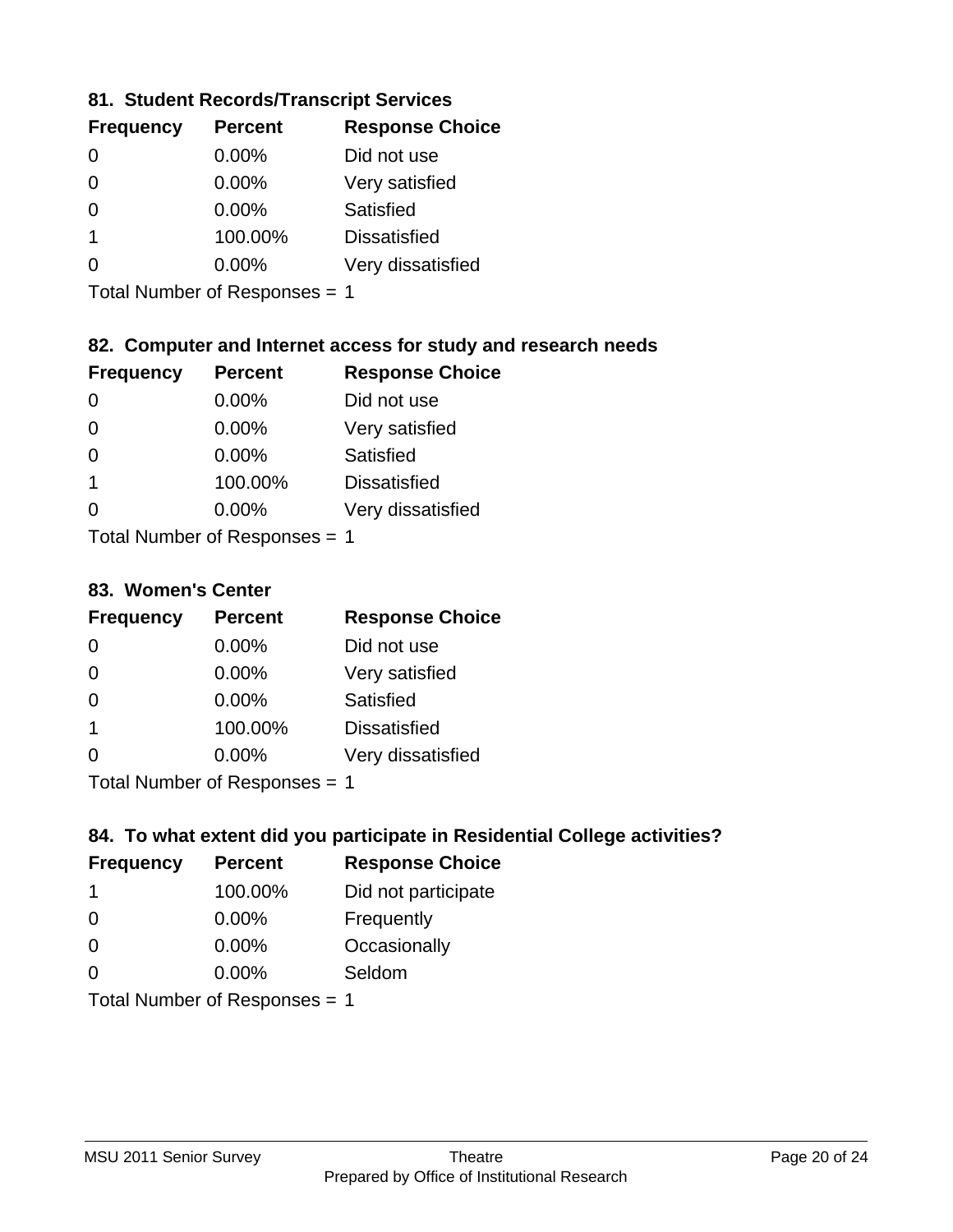| <b>Frequency</b> | <b>Percent</b> | <b>Response Choice</b>                 |
|------------------|----------------|----------------------------------------|
| 0                | $0.00\%$       | Not familiar with Residential Colleges |
| $\overline{0}$   | $0.00\%$       | Very positive                          |
|                  | 100.00%        | Positive                               |
| 0                | $0.00\%$       | <b>Negative</b>                        |
| $\overline{0}$   | $0.00\%$       | Very negative                          |
|                  |                |                                        |

**85. Which phrase best describes your opinion of Residential Colleges?**

Total Number of Responses = 1

### **Questions 86-95**

**University Graduate." Please indicate how effective your MSU experience was in The University has formulated ten desired "Characteristics of the Murray State enhancing your abilities in each area.**

**86. Engage in mature, independent and creative thought and express that thought effectively in oral and written communication;**

| <b>Frequency</b> | <b>Percent</b> | <b>Response Choice</b> |
|------------------|----------------|------------------------|
| $\Omega$         | $0.00\%$       | Very effective         |
|                  | 100.00%        | Effective              |
| $\Omega$         | 0.00%          | Ineffective            |
| $\Omega$         | 0.00%          | Very ineffective       |

Total Number of Responses = 1

**87. Understand and apply the critical and scientific methodologies that** 

**academic disciplines employ to discover knowledge and ascertain its validity;**

| <b>Frequency</b>            | <b>Percent</b> | <b>Response Choice</b> |
|-----------------------------|----------------|------------------------|
| 0                           | 0.00%          | Very effective         |
| $\overline{1}$              | 100.00%        | Effective              |
| $\Omega$                    | 0.00%          | Ineffective            |
| $\Omega$                    | 0.00%          | Very ineffective       |
| Tatal Manuala and Dannanana |                |                        |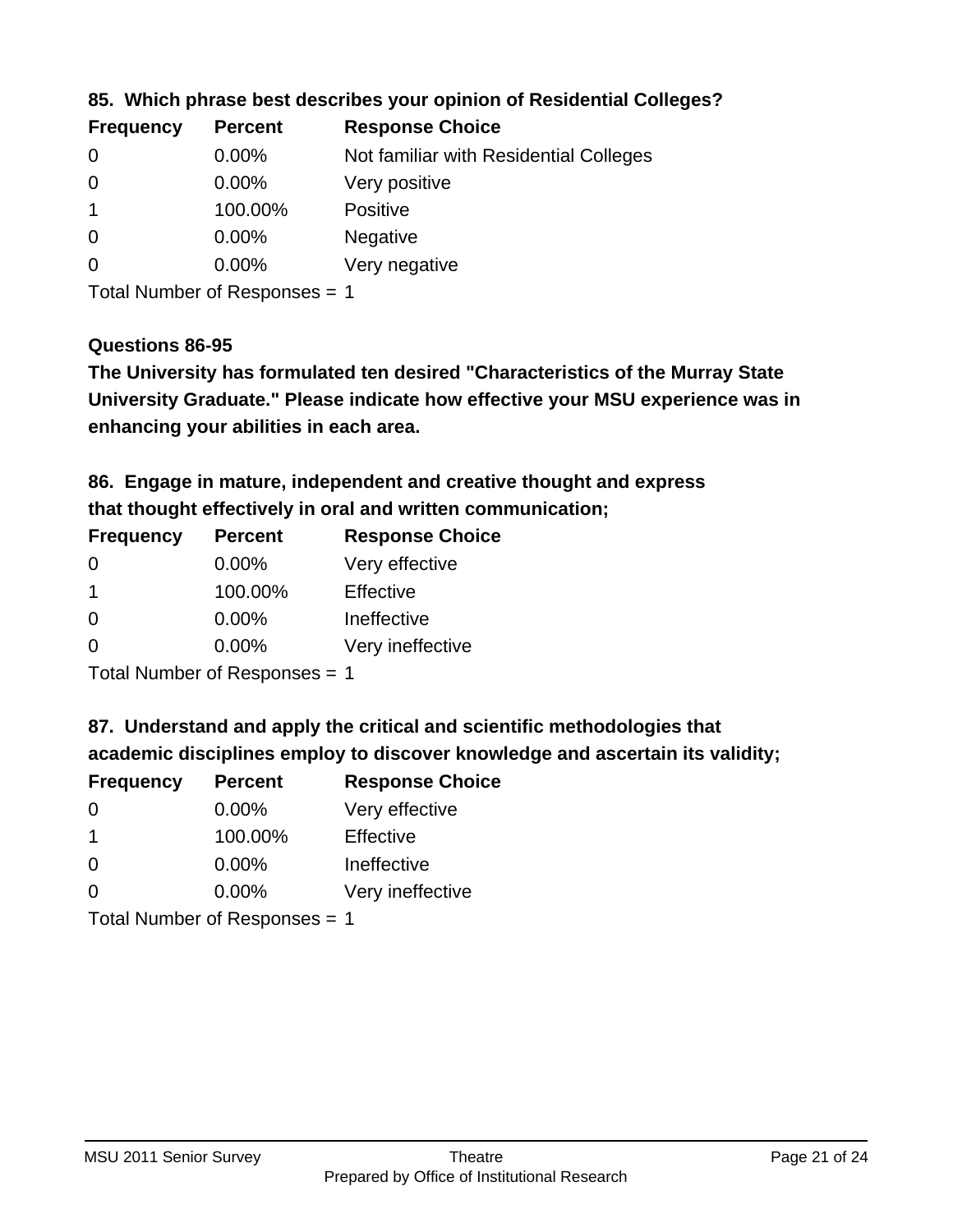## **88. Apply sound standards of information gathering, analysis and evaluation to reach logical decisions;**

| <b>Frequency</b> | <b>Percent</b> | <b>Response Choice</b> |  |
|------------------|----------------|------------------------|--|
| $\Omega$         | 0.00%          | Very effective         |  |
| $\mathbf 1$      | 100.00%        | Effective              |  |
| 0                | 0.00%          | Ineffective            |  |
| $\Omega$         | 0.00%          | Very ineffective       |  |
|                  |                |                        |  |

Total Number of Responses = 1

# **89. Understand the roles and applications of science and technology in the solution of the problems of a changing world;**

| <b>Frequency</b>          | <b>Percent</b> | <b>Response Choice</b> |
|---------------------------|----------------|------------------------|
| $\Omega$                  | $0.00\%$       | Very effective         |
| $\Omega$                  | $0.00\%$       | Effective              |
| $\mathbf 1$               | 100.00%        | Ineffective            |
| $\Omega$                  | 0.00%          | Very ineffective       |
| Total Number of Desponses |                |                        |

Total Number of Responses = 1

# **90. Demonstrate a critical understanding of the world's historical, literary, philosophical, and artistic traditions;**

| <b>Frequency</b> | <b>Percent</b> | <b>Response Choice</b> |
|------------------|----------------|------------------------|
| $\Omega$         | $0.00\%$       | Very effective         |
| $\Omega$         | 0.00%          | Effective              |
| -1               | 100.00%        | Ineffective            |
| $\Omega$         | 0.00%          | Very ineffective       |
|                  |                |                        |

Total Number of Responses = 1

# **91. Understand the dynamics of cultural diversity, of competing economic and political systems, and of complex moral and ethical issues;**

| <b>Frequency</b> | <b>Percent</b>                | <b>Response Choice</b> |
|------------------|-------------------------------|------------------------|
| $\Omega$         | $0.00\%$                      | Very effective         |
| $\Omega$         | $0.00\%$                      | Effective              |
| $\overline{1}$   | 100.00%                       | Ineffective            |
| $\Omega$         | $0.00\%$                      | Very ineffective       |
|                  | Total Number of Responses = 1 |                        |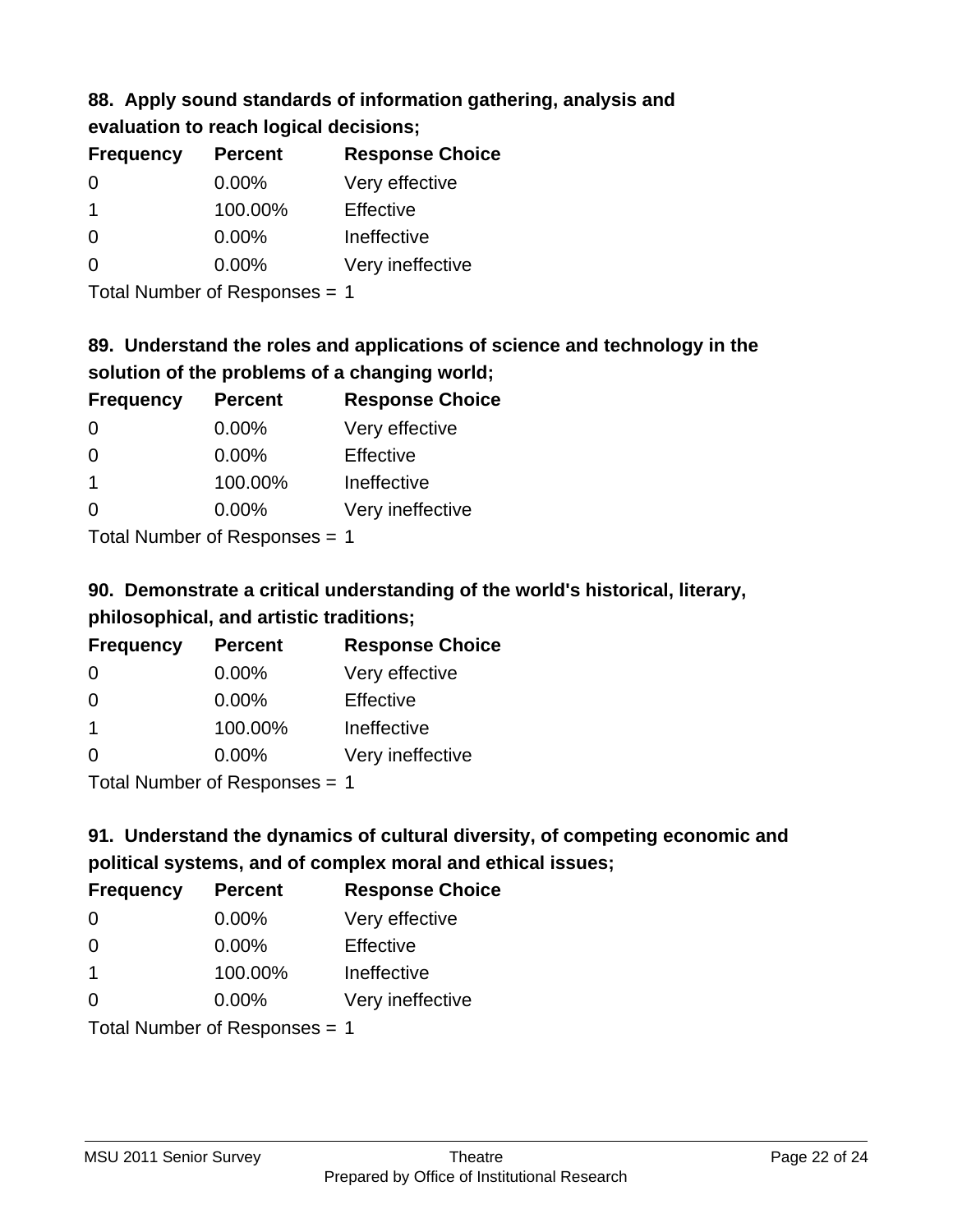# **92. Understand the nature of and engage in ethical behavior and**

# **responsible citizenship;**

| <b>Frequency</b> | <b>Percent</b> | <b>Response Choice</b> |
|------------------|----------------|------------------------|
| $\Omega$         | $0.00\%$       | Very effective         |
| 0                | $0.00\%$       | Effective              |
| 1                | 100.00%        | Ineffective            |
| O                | $0.00\%$       | Very ineffective       |
|                  |                |                        |

Total Number of Responses = 1

# **93. Understand the importance of the behaviors necessary to maintain a healthy lifestyle;**

| <b>Frequency</b> | <b>Percent</b>            | <b>Response Choice</b> |
|------------------|---------------------------|------------------------|
| $\Omega$         | $0.00\%$                  | Very effective         |
| -1               | 100.00%                   | Effective              |
| $\Omega$         | $0.00\%$                  | Ineffective            |
| $\Omega$         | 0.00%                     | Very ineffective       |
|                  | Total Number of Deepensee |                        |

Total Number of Responses = 1

# **94. Demonstrate mastery of a chosen field of study; and**

| <b>Frequency</b> | <b>Percent</b> | <b>Response Choice</b> |
|------------------|----------------|------------------------|
| 0                | 0.00%          | Very effective         |
| 0                | 0.00%          | Effective              |
|                  | 100.00%        | Ineffective            |
| $\Omega$         | 0.00%          | Very ineffective       |
|                  |                |                        |

Total Number of Responses = 1

# **95. Value intellectual pursuit and continuous learning in a changing world.**

| <b>Frequency</b> | <b>Percent</b>             | <b>Response Choice</b> |
|------------------|----------------------------|------------------------|
| $\Omega$         | $0.00\%$                   | Very effective         |
| $\mathbf 1$      | 100.00%                    | Effective              |
| $\overline{0}$   | 0.00%                      | Ineffective            |
| $\Omega$         | 0.00%                      | Very ineffective       |
|                  | Total Number of Denonone – |                        |